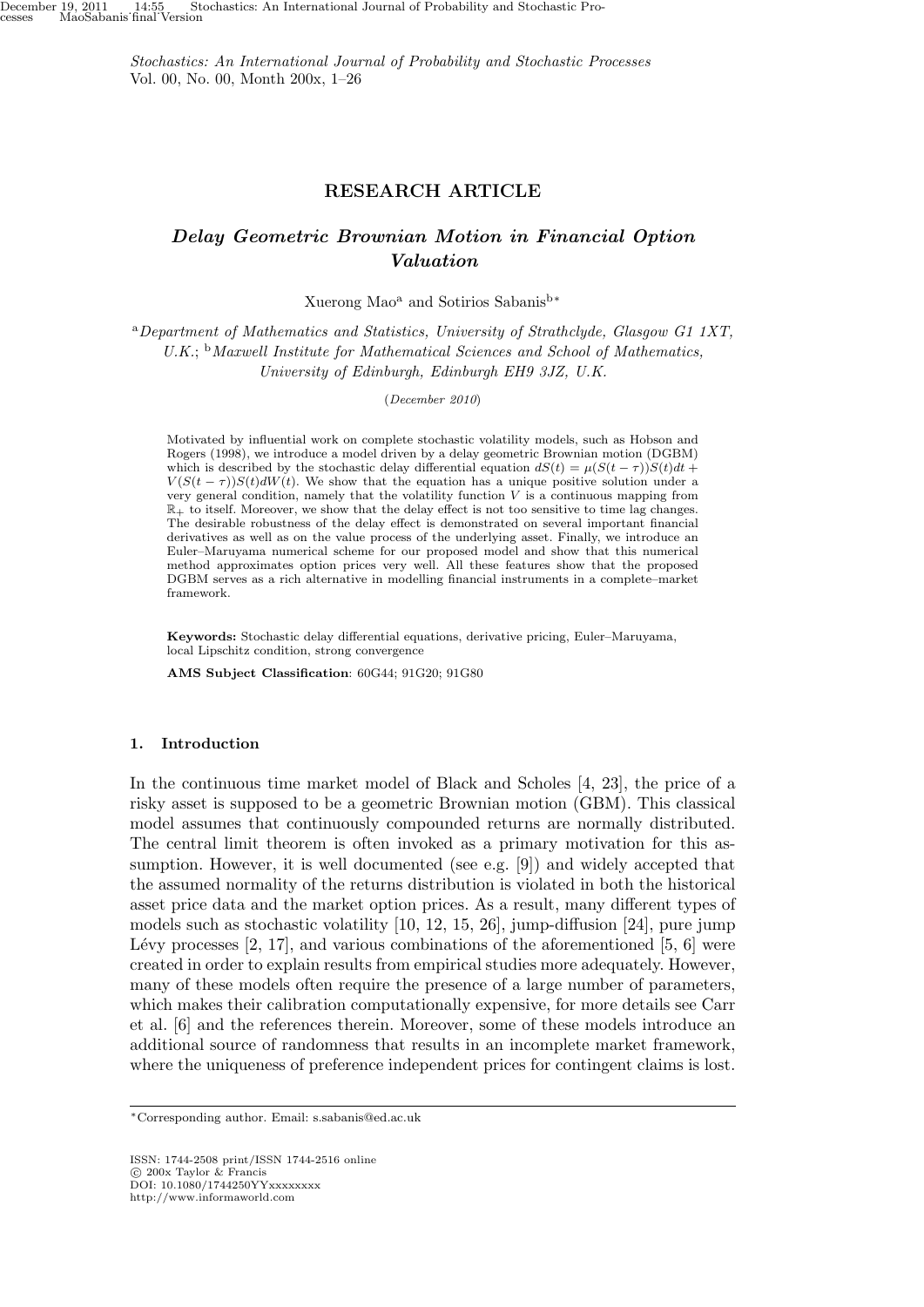#### 2 *X. Mao and S. Sabanis*

All the above models share a common characteristic, they adopt a typical Markovian setting similar to the one employed by Black and Scholes [4]. The rediscovery, in the 1950s, of Bachelier's work and the emergence of eminent scholars like Eugene Fama and Paul Samuelson, who advocated the two closely related hypotheses for assets prices, i.e. efficient markets and random walks have influenced many scholars to adopt such a setting. However, market crashes and well-known phenomena called "market anomalies", e.g. momentum effects which are based on the rate on which investors absorb large volumes of information (e.g. annual accounts for large corporations), have raised serious questions about the accuracy of the statement which claims that "all publicly available information is fully reflected in current asset prices". One then could consider models with past dependency which are Markovian on a higher-dimension, for example see Hobson and Rogers [13].

Furthermore, an important characteristic that any proposed model should have is the reproduction of 'smiles' and 'skews' that are present in options markets. Hobson and Rogers [13] achieved this by proposing a class of volatility models where the instantaneous volatility is expressed in terms of exponentially weighted moments of historic log-prices. Kind, Liptser and Runggaldier [14] also proposed that the instantaneous volatility is expressed in terms of the sample variance of the log-prices over a past interval of fixed length. From a practitioners point of view, it seems more natural to declare this dependency on past data through a similar approach to the one appearing in the latter article since past data are always available in discrete-time setting (e.g., daily, hourly etc).

It seems natural then to consider an approach where volatility can be regarded as a function of the past states  $S(t-\tau_1), S(t-\tau_2), \cdots, S(t-\tau_n)$ , whence the asset price  $S(t)$  may obey a stochastic delay differential equation (SDDE)

$$
dS(t) = \mu(S(t - \tau_1), \cdots, S(t - \tau_n))S(t)dt + V(S(t - \tau_1), \cdots, S(t - \tau_n))S(t)dW(t).
$$
\n(1.1)

As this SDDE evolves also from the classical geometric Brownian motion, we call it the *delay geometric Brownian motion* (DGBM). More carefully, noting that the past states  $S(t - \tau_1)$ ,  $S(t - \tau_2)$ ,  $\cdots$ ,  $S(t - \tau_n)$  are a sample of the whole segment  $S_t := \{ S(u) : u \in [t - \tau, t] \}$ , where  $\tau = \max_i \tau_i$ , the asset price could (in general) obey a stochastic functional differential equation (SFDE)

$$
dS(t) = \mu(S_t)S(t)dt + V(S_t)S(t)dW(t),\tag{1.2}
$$

with  $\mu$  and  $V$  being functionals from  $C([-\tau, T - \tau]; (0, \infty))$  to  $(0, \infty)$ , where  $T$ represents the termination date for our economy. However, given that the SDDE (1.1) could provide a good approximation to the SFDE (1.2) while the former is also much simpler and closer to practitioners' views than the latter, we concentrate our study on the SDDE (1.1).

A recent paper by Arriojas *et al.* [3], where a delay Black–Scholes formula is established through the existence of a unique equivalent martingale measure, also uses an SDDE to model asset price processes. One further observes that there exists a link between the way the risk-neutral measure is obtained in both papers, [3] & [13], that results in a complete and arbitrage market with the correct smiles and skews.

As an example, we present Figures 1 &  $2<sup>1</sup>$  of simulated implied volatility curves, which are expressed as functions of their exercise prices. Figure 1 presents the case for 3-month European call options which are considered under a model with 1-week

<sup>1</sup>These figures are courtesy of Nairn McWilliams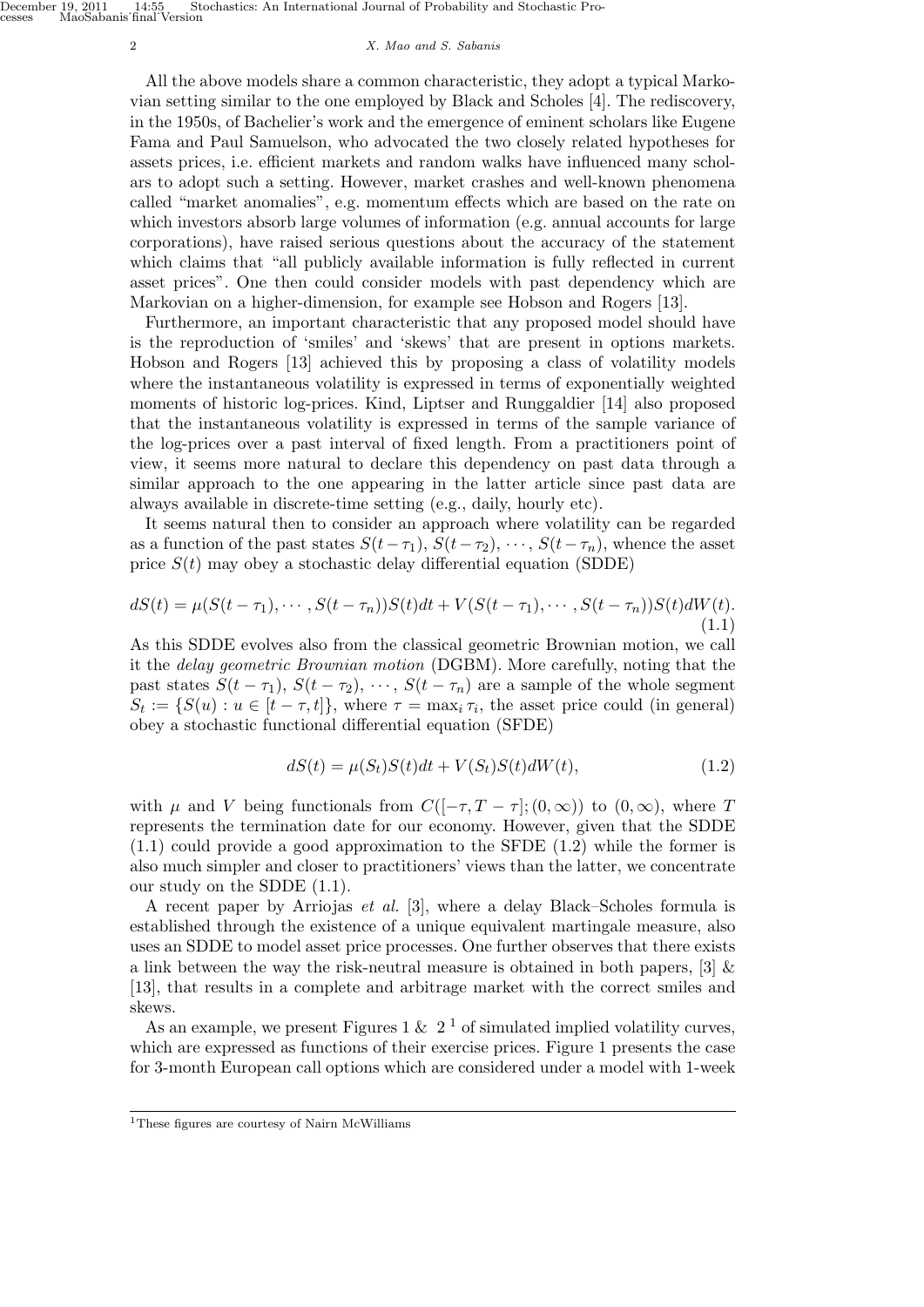fixed delay for Tesco, Barclays, Lloyds and Vodafone share prices with nonlinear expressions describing  $V(x)$ . The strike is quoted as a percentage of the initial value, using closing prices up to the end of Friday 1st July 2011 (with initial values of 401.15, 265.55, 50.81 and 164.5 respectively).



Figure 1. Implied volatility curves of a 1-week fixed delay and 3 months to maturity.

In Figure 2, 1-month European call options are considered under a model with 1-day fixed delay for Tesco, Barclays, Lloyds and Vodafone share prices under the same conditions as before (initial value, strike prices and nonlinear  $V(x)$ ).



Figure 2. Implied volatility curves of a 1-day fixed delay and a month to maturity.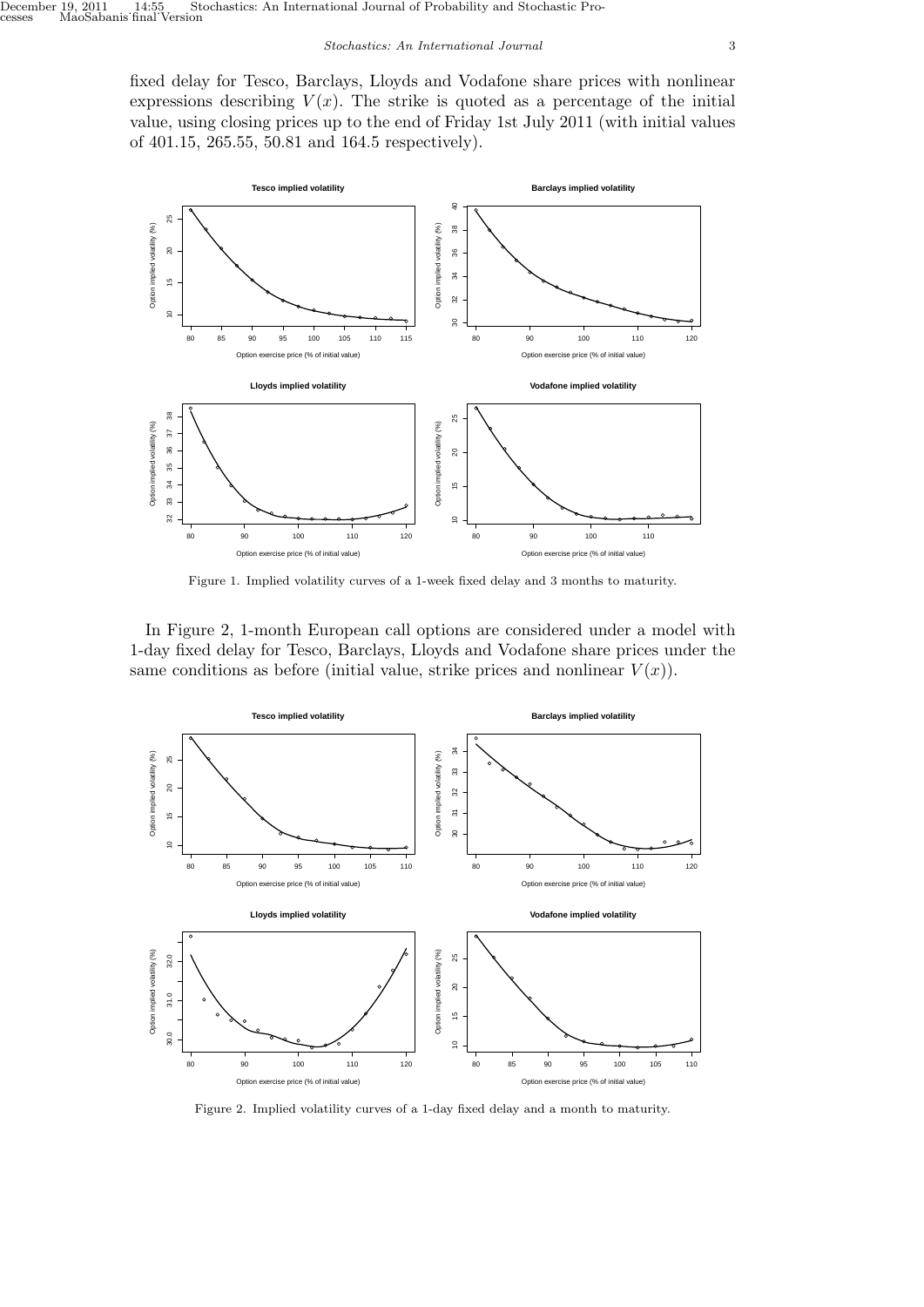#### 4 *X. Mao and S. Sabanis*

One then could compare these figures with well-known results about implied volatility shapes so as to verify that the right shape has been achieved in all cases. Note also that different companies (i.e. shares), delay parameters and times to maturity have been used in the above simulations producing similar/comparable results which, in the opinion of the authors, demonstrate the robustness of the delay approach. Moreover, one could claim that these findings reinforce the point that such a modelling approach is in agreement with empirical data.

Moreover, very recent theoretical findings by Liang et al [16] demonstrate that backward stochastic differential equations (BSDEs) can be reformulated as ordinary functional differential equations (OFDEs) on certain path spaces. This will certainly have a significant impact on the use of OFDEs, or more general SFDEs, in financial modelling, especially when one considers the extensive use of BSDEs in this area since the publication of the seminal paper by Pardoux and Peng [25].

The main aim of this paper is to call for further attention into the possibility of modelling asset prices via SDDEs or SFDEs. In order to persuade the reader, we show here that the SDDE (1.1) has many important properties which are desired when modelling a financial quantity. In this paper we will show:

- The proposed SDDE (called DGBM) has a unique nonnegative (or even strictly positive) solution under relatively weak conditions imposed on its volatility function.
- The aforementioned solution has finite probability expectation (at any time  $t \geq 0$ ) which is essential for pricing various contingent claims in a well defined framework.
- This pricing is done under a unique equivalent martingale measure which guarantees an arbitrage-free and complete market.
- *•* Smiles and skews are present and in agreement with empirical evidence.
- The delay effect is not too sensitive to time lag changes. Small changes for the time lag *τ* have an analogous small impact on the values of the underlying asset *S*(*t*) and its associated options.
- The pricing of contingent claims under the DGBM approach is computable numerically if not analytically.

However, we would not occupy ourselves here with the task of showing which type of volatility functions  $V(\cdot)$  may be appropriate for modelling purposes. Nonetheless, we will highlight the fact that the conditions imposed on it are very weak so that *a wide class of volatility functions may be used to fit a wide range of financial quantities.*

Finally, for reasons of notational simplicity and elegance, the following simpler SDDE

$$
dS(t) = \mu(S(t-\tau))S(t)dt + V(S(t-\tau))S(t)dW(t),
$$

is considered here, although all the results presented henceforth can be obtained for the case where equation (1.1) holds.

# **2. The Delay Geometric Brownian Motion**

Throughout this paper, unless otherwise specified, we will employ the following notation. Let  $(\Omega, \mathcal{F}, \{\mathcal{F}_t\}_{t>0}, \mathbb{P})$  be a complete probability space with a filtration  ${F_t}_{t\geq0}$  satisfying the usual conditions (i.e., it is increasing and right continuous while  $\mathcal{F}_0$  contains all P-null sets). Let  $W(t)$ ,  $t \geq 0$ , be a scalar Brownian motion defined on the above probability space. If *x*, *y* are real numbers, then  $x \vee y$  denotes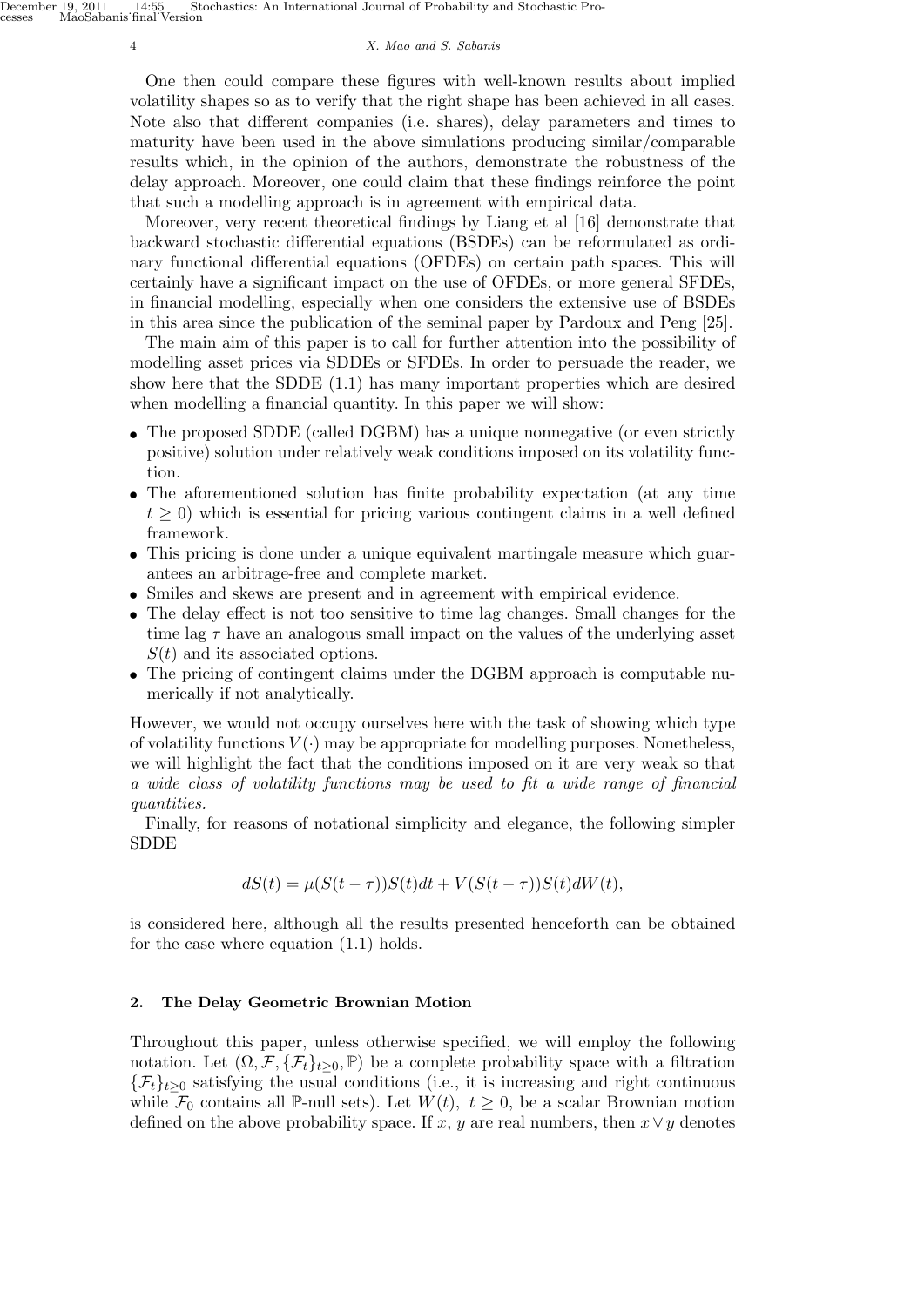the maximum of *x* and *y*, and  $x \wedge y$  denotes the minimum of *x* and *y*. For  $\tau >$ 0,  $C([-\tau,0];(0,\infty))$  denotes the space of all continuous functions  $\xi : [-\tau,0] \rightarrow$  $(0, \infty)$  with the norm  $\|\xi\| = \sup_{-\tau \le u \le 0} \xi(u)$ . Also,  $\mathbb{R}_+ = [0, \infty)$  and  $C(\mathbb{R}_+; \mathbb{R}_+)$ denotes the space of all nonnegative continuous functions defined on  $\mathbb{R}_+$ . Moreover, *∅* denotes the empty set and we set inf *∅* = *∞*. For a set *A*, its indication function is denoted by *IA*.

### *2.1 A Complete Market Model with a Smile*

Let the asset price process *S* be governed by the following delay geometric Brownian motion

$$
dS(t) = \mu(S(t - \tau))S(t)dt + V(S(t - \tau))S(t)dW(t)
$$
\n(2.1)

on  $t \geq 0$  with initial data  $S(u) = \xi(u)$  on  $u \in [-\tau, 0]$ . Here  $\tau$  is a positive constant,  $r > 0$  is the risk-free interest rate and  $W(t)$  is a scalar Brownian motion, and the initial data  $\xi := {\xi(u) : u \in [-\tau, 0]} \in C([-\tau, 0]; (0, \infty))$  while the functions  $\mu$  and *V* are in  $C(\mathbb{R}_+;\mathbb{R}_+).$ 

Furthermore, let

$$
Z(t) := \ln(e^{-rt}S(t)), \qquad \text{for every } t \ge 0,
$$

denote the log-price of the discounted asset. One immediately observes that

$$
dZ(t) = \left[\mu(S(t-\tau)) - r - \frac{1}{2}V^2(S(t-\tau))\right]dt + V(S(t-\tau))dW(t),\tag{2.2}
$$

for every  $t \geq 0$ . Therefore, changing the measure to achieve no-arbitrage leads to the choice

$$
\theta(x) = \frac{1}{2}V(x) + \frac{\mu(x) - r - \frac{1}{2}V^2(x)}{V(x)} = \frac{\mu(x) - r}{V(x)}
$$

It is here where one can observe a link between Arriojas *et al.* [3] and Hobson & Rogers [13] since both approaches require the same structure for the unique (in each case) equivalent martingale measure

$$
\frac{d\tilde{\mathbb{P}}}{d\mathbb{P}} := \exp\Big(-\frac{1}{2}\int_0^T\theta^2(X(u))du - \int_0^T\theta(X(u))dW(u)\Big)
$$

Then, under  $\tilde{\mathbb{P}}$ , the asset is given by

$$
dS(t) = rS(t)dt + V(S(t - \tau))S(t)d\tilde{W}(t)
$$

where  $\tilde{W}(t)$ ,  $t \geq 0$ , which is defined through  $\tilde{W}(t) := W(t) + \int_0^t \theta(X(s))ds$ , is a scalar Brownian motion in  $(\Omega, \mathcal{F}, \{\mathcal{F}_t\}_{t>0}, \tilde{\mathbb{P}})$ . As a result, the discounted asset price process  $e^{-rt}S(t)$  is a martingale and the model is arbitrage-free. The uniqueness of the equivalent martingale measure guarantees that the market is complete and therefore appropriate hedging strategies can also be obtain, for more details see Arriojas *et al.* [3]. Hobson & Rogers [13] also observed that their model produces the right smiles and skews in the resulting implied volatility plots as in Figure 1.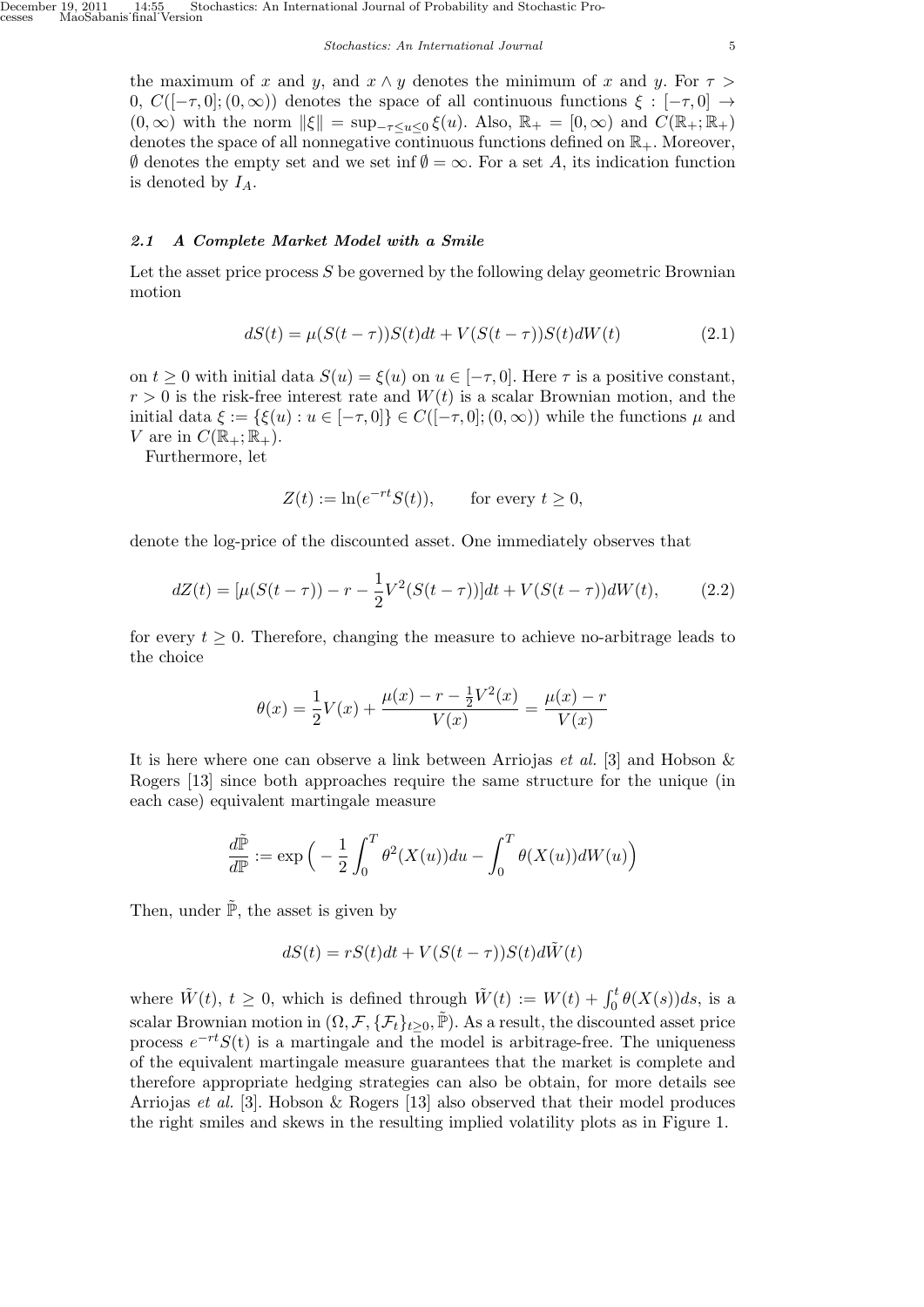#### 6 *X. Mao and S. Sabanis*

Again for reasons of notational simplicity, we will drop the explicit dependence on the risk-neutral measure  $\tilde{\mathbb{P}}$  for all relevant calculations in all subsequent sections. Therefore, although we will work with the 'risk-neutral' probability space  $(\Omega, \mathcal{F}, \{\mathcal{F}_t\}_{t\geq 0}, \mathbb{P})$ , we will avoid the use of the ~notation.

# *2.2 Properties of the Delay Geometric Brownian Motion*

Consider the delay geometric Brownian motion (DGBM) described by a stochastic delay differential equation (SDDE)

$$
dS(t) = rS(t)dt + V(S(t - \tau))S(t)dW(t)
$$
\n(2.3)

In general, for a stochastic delay differential equation to have a unique global solution, both of its shift and diffusion coefficient are required to be locally Lipschitz continuous and to obey the linear growth condition (see e.g. [18, 19, 22]). If we would apply this general theory to the DGBM (2.3), we could have been forced to assume that the volatility function *V* is locally Lipschitz continuous and is bounded. However, the following theorem shows that the SDDE (2.3) has a unique global positive solution without any additional condition.

**Theorem 2.1:** *The SDDE*  $(2.3)$  has a unique global positive solution  $x(t)$  on  $t \geq 0$ *, which can be computed step by step as follows: for*  $k = 0, 1, 2, \cdots$  and  $t \in [k\tau, (k+1)\tau],$ 

$$
S(t) = S(k\tau)e^{r(t-k\tau) - \frac{1}{2}\int_{k\tau}^{t} V^2(S(u-\tau))du + \int_{k\tau}^{t} V(S(u-\tau))dW(u)}.
$$
\n(2.4)

*Moreover,*

$$
\mathbb{E}S(t) = \xi(0)e^{rt},\tag{2.5}
$$

*for every*  $t \geq 0$ *.* 

**Proof:** If it is restricted on  $t \in [0, \tau]$ , the SDDE (2.3) becomes the following linear SDE

$$
dS(t) = rS(t)dt + V(\xi(t-\tau))S(t)dW(t).
$$

It is well known that this SDE has the unique explicit solution

$$
S(t) = \xi(0) \exp\left(rt - \frac{1}{2} \int_0^t V^2(\xi(u-\tau))du + \int_0^t V(\xi(u-\tau))dW(u)\right).
$$

That is, (2.4) holds for  $k = 0$ . Given that  $S(t)$  is now known on  $t \in [0, \tau]$ , we may restrict the SDDE (2.3) on  $t \in [\tau, 2\tau]$  so that it becomes the linear SDE

$$
dS(t) = rS(t)dt + V(S(t - \tau))S(t)dW(t).
$$

It has the explicit solution

$$
S(t) = S(\tau) \exp\left(r(t-\tau) - \frac{1}{2}\int_{\tau}^{t} V^2(S(u-\tau))du + \int_{\tau}^{t} V(S(u-\tau))dW(u)\right),
$$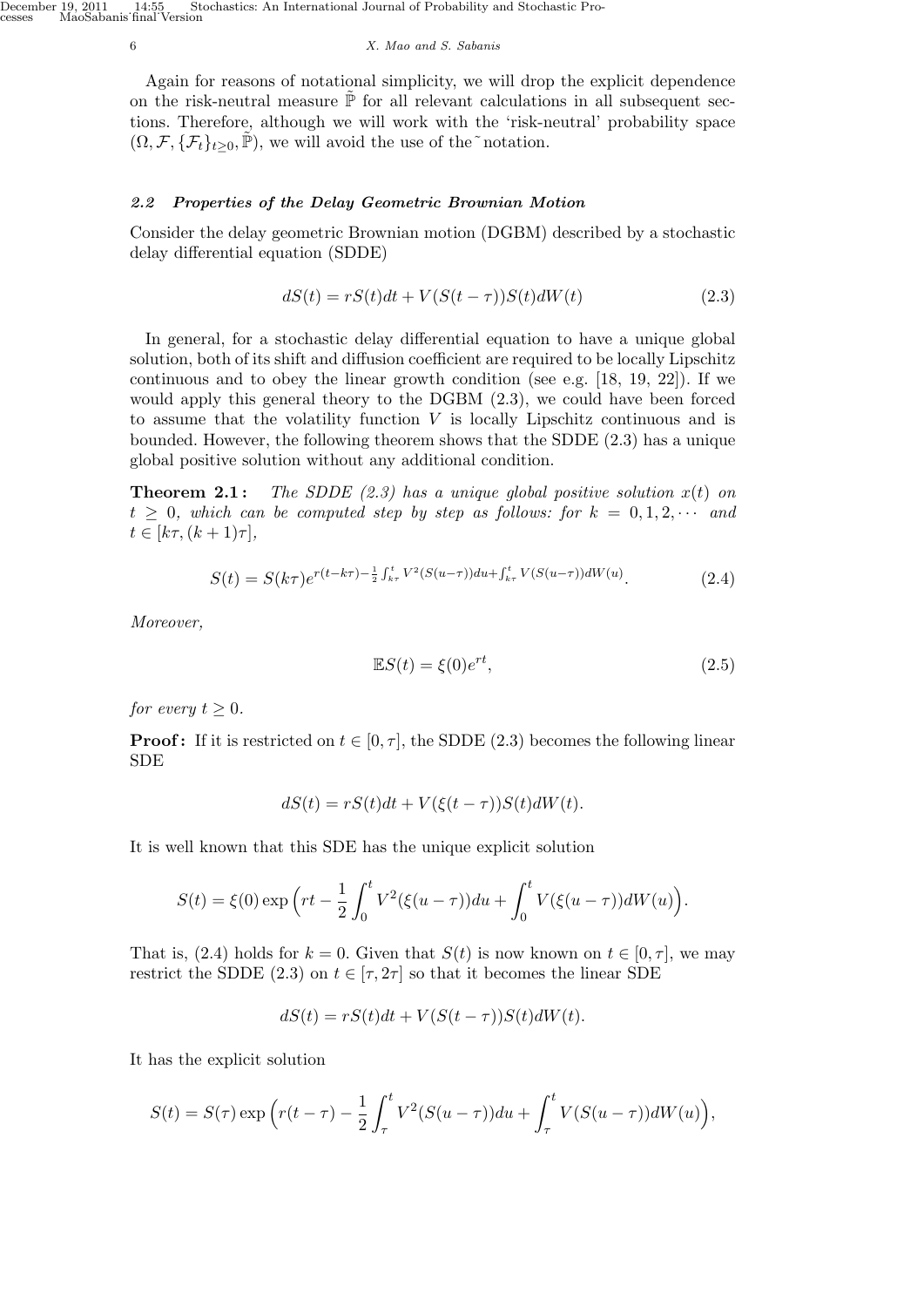where both integrals are well defined as  $S(t)$  is a continuous stochastic process on  $t \in [0, \tau]$ . This shows that (2.4) holds for  $k = 1$ . Repeating this procedure we see that  $(2.4)$  holds for all  $k \geq 0$ .

Furthermore, let us consider the discounted asset price process  $M := \{M(t)\}_{t \geq 0}$ , where  $M(t) := e^{-rt}S(t)$  for all  $t \geq 0$ . As a result

$$
M(t) = M(k\tau) \exp\left(-\frac{1}{2} \int_{k\tau}^{t} V^2 (M(u-\tau)) du + \int_{k\tau}^{t} V (M(u-\tau)) dW(u)\right) (2.6)
$$

which satisfies the following SDDE

$$
dM(t) = V(M(t - \tau))M(t)dW(t)
$$
\n(2.7)

on  $t \geq 0$  with initial data  $M(u) = e^{-ru}\xi(u)$  on  $u \in [-\tau, 0]$ . In other words,

$$
M(t) = M(0) + \int_0^t V(M(u - \tau))M(u)dW(u)
$$

and due to the continuity of paths for *S* (and consequently for *M*), we obtain that

$$
\int_0^t V^2(M(u-\tau))M^2(u)du < \infty \quad \text{(a.s.) for every } t \ge 0,
$$

which implies of course that  $L := \{L(t)\}_{t\geq0}$ , where

$$
L(t) := \int_0^t V(M(u - \tau))M(u)dW(u),
$$

is a (positive) local martingale and thus a supermartingale.

One, then, further observes that *M* is a (true) martingale since for every  $t \geq 0$ there exists a positive integer  $k = k(t)$  such that  $t \in [k\tau, (k+1)\tau]$ ,

$$
\mathbb{E}|M(t)| = \mathbb{E}\Big(M(k\tau)\exp\Big(-\frac{1}{2}\int_{k\tau}^t V^2(M(u-\tau))du + \int_{k\tau}^t V(M(u-\tau))dW(u)\Big)\Big)
$$

$$
= \mathbb{E}\Big(M(k\tau)\mathbb{E}\Big(\exp\Big(-\frac{1}{2}\int_{k\tau}^t V^2(M(u-\tau))du + \int_{k\tau}^t V(M(u-\tau))dW(u)\Big)|\mathcal{F}_{k\tau}\Big)\Big)
$$

$$
= \mathbb{E}M(k\tau) = \mathbb{E}(\mathbb{E}(\dots \mathbb{E}(M(k\tau)|\mathcal{F}_{(k-1)\tau})\dots|\mathcal{F}_{\tau})) = M(0) = \xi(0) < \infty
$$

and

 $\mathbb{E}(M_t|\mathcal{F}_s) = M_s$  (by using again nested conditional expectations)

for every  $0 \le s \le t < \infty$ . As a result *L* is also a (true) martingale, and thus

$$
\mathbb{E}\Big(\int_0^t V(S(u-\tau))S(u)dW(u)\Big)=0, \text{ for every } t\geq 0.
$$

Assertion (2.5) follows from above and equation (2.3).

 $\Box$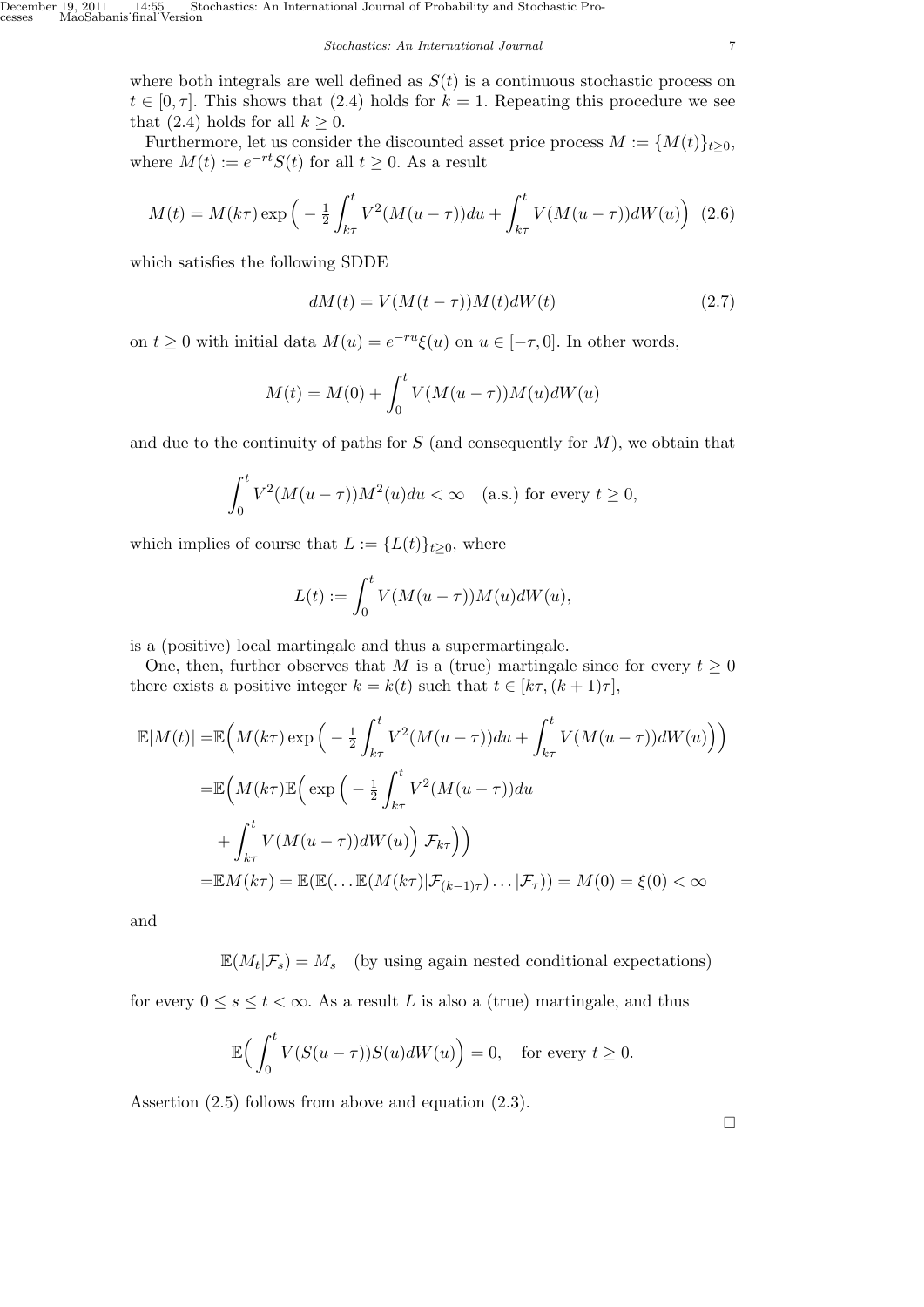#### 8 *X. Mao and S. Sabanis*

**Remark 2.2** The above theorem shows that the local Lipschitz condition on *V* is unnecessary. This idea was developed in [20] and used recently by [3]. However, we will need the local Lipschitz condition in the next sections when we study the sensitivity of the time lag. We still do not know if the results in the next section hold without the local Lipschitz condition.

Assertion (2.5) guarantees that, under the DGBM approach, the price functions of various options are well-defined. A typical example is the price of a European call option (at  $t = 0$  with exercise price E and expiry date T) which is given by

$$
C = e^{-rT} \mathbb{E}(S(T) - E)^+
$$

and which is well-defined. However, for some more complicated options and their associated mathematical analysis, it is useful for the solution of equation (2.3) to obey, for example

$$
\mathbb{E}\Big(\sup_{0\leq t\leq T}S(t)\Big)<\infty\quad \forall T>0.
$$

A sufficient condition for this is the following assumption.

**Assumption 2.3** The volatility function *V* is bounded by a positive constant *K*, namely

$$
V(x) \le K \quad \forall x \ge 0. \tag{2.8}
$$

In this case, it is known (see e.g. [20, Theorem 4.1 on page 158]) that for any  $p \ge 1$ ,

$$
\mathbb{E}\Big(\sup_{0\leq t\leq T} S^p(t)\Big)<\infty\quad\forall T>0.\tag{2.9}
$$

But the following theorem gives more precise estimations.

**Theorem 2.4:** *Let Assumption 2.3 hold and*  $p \ge 1$ *. Then* 

$$
\mathbb{E}S^{p}(t) \le \xi(0)e^{p[r+0.5(p-1)K^{2}]t}
$$
\n(2.10)

*for any*  $t \geq 0$  *and* 

$$
\mathbb{E}\Big(\sup_{0\leq t\leq T} S^p(t)\Big) \leq \xi^p(0)\Big(2 + \frac{9p^2K^2}{p[r+0.5(p-1)K^2]}\Big)e^{p[r+0.5(p-1)K^2]T} \tag{2.11}
$$

*for any*  $T \geq 0$ *.* 

**Proof:** Let  $\lambda = p[r + 0.5(p-1)K^2]$ . By the Itô formula,

$$
d[e^{-\lambda t}S^p(t)] = e^{-\lambda t} \left( -\lambda S^p(t)dt + pS^{p-1}(t)dS(t) + \frac{1}{2}p(p-1)V^2(S(t-\tau))S^p(t)dt \right)
$$
  
= 
$$
e^{-\lambda t}S^p(t) \left[ -\lambda + p\mu + \frac{1}{2}p(p-1)V^2(S(t-\tau)) \right]dt
$$
  
+ 
$$
p e^{-\lambda t} V(S(t-\tau))S^p(t)dW(t).
$$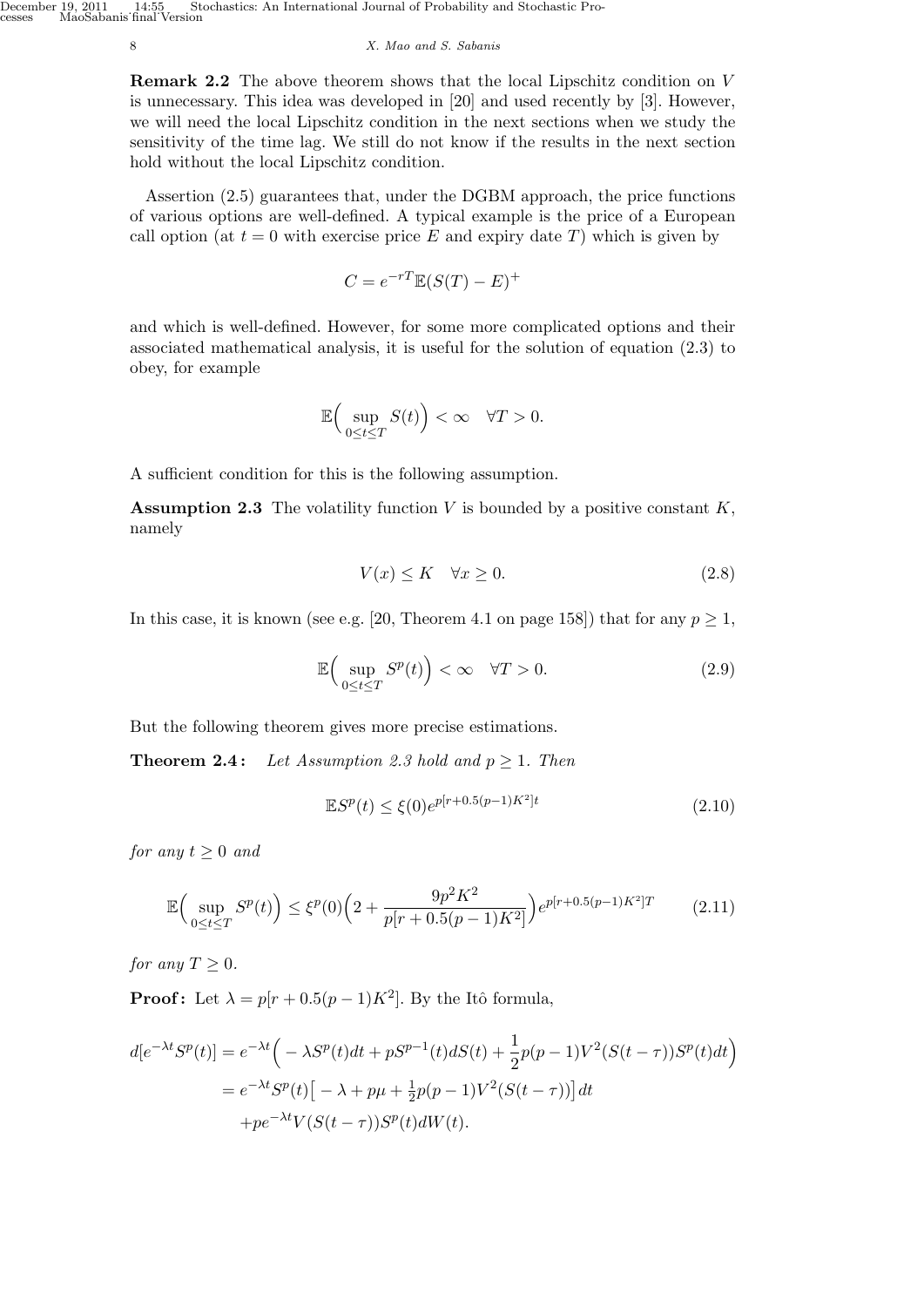# Hence

$$
e^{-\lambda t}S^{p}(t) = \xi^{p}(0) + \int_{0}^{t} e^{-\lambda u}S^{p}(u) \left[ -\lambda + p\mu + \frac{1}{2}p(p-1)V^{2}(S(u-\tau)) \right] dt
$$
  
+ 
$$
\int_{0}^{t} p e^{-\lambda u} V(S(u-\tau))S^{p}(u) dW(u)
$$
  

$$
\leq \xi^{p}(0) + \int_{0}^{t} p e^{-\lambda u} V(S(u-\tau))S^{p}(u) dW(u).
$$

Due to the known property (2.9) we can take the expectation on both sides to obtain

$$
e^{-\lambda t} \mathbb{E} S^p(t) \le \xi^p(0)
$$

which yields assertion  $(2.10)$ . To show  $(2.11)$  we compute, by the Itô formula again, that

$$
S^{p}(t) = \xi^{p}(0) + \int_{0}^{t} \left[ p\mu + \frac{1}{2}p(p-1)V^{2}(S(t-\tau)) \right] S^{p}(u) du
$$
  
+ 
$$
\int_{0}^{t} pV(S(u-\tau)) S^{p}(u) dW(u)
$$
  

$$
\leq \xi^{p}(0) + \int_{0}^{t} \lambda S^{p}(u) du + \int_{0}^{t} pV(S(u-\tau)) S^{p}(u) dW(u).
$$

Hence

$$
\mathbb{E}\Big(\sup_{0\leq t\leq T}S^{p}(t)\Big)\leq \xi^{p}(0)+\mathbb{E}\int_{0}^{T}\lambda S^{p}(u)du+\mathbb{E}\Big(\sup_{0\leq t\leq T}\int_{0}^{t}pV(S(u-\tau))S^{p}(u)dW(u)\Big).
$$

But, by the well-known Burkholder–Davis–Gundy inequality (see e.g. [20, 22]),

$$
\mathbb{E}\Big(\sup_{0\leq t\leq T}\int_0^t pV(S(u-\tau))S^p(u)dW(u)\Big)
$$
  
\n
$$
\leq 3\mathbb{E}\Big[\Big(\int_0^T p^2V^2(S(u-\tau))S^{2p}(u)du\Big)^{\frac{1}{2}}\Big]
$$
  
\n
$$
\leq 3pK\mathbb{E}\Big\{\Big(\Big[\sup_{0\leq u\leq T}S^p(u)\Big]\int_0^T S^p(u)du\Big)^{\frac{1}{2}}\Big\}
$$
  
\n
$$
\leq \frac{1}{2}\mathbb{E}\Big[\sup_{0\leq u\leq T}S^p(u)\Big]+4.5p^2K^2\mathbb{E}\int_0^T S^p(u)du.
$$

Thus

$$
\mathbb{E}\Big(\sup_{0\leq t\leq T} S^p(t)\Big) \leq 2\xi^p(0) + (2\lambda + 9p^2K^2) \int_0^T \mathbb{E}S^p(u)du.
$$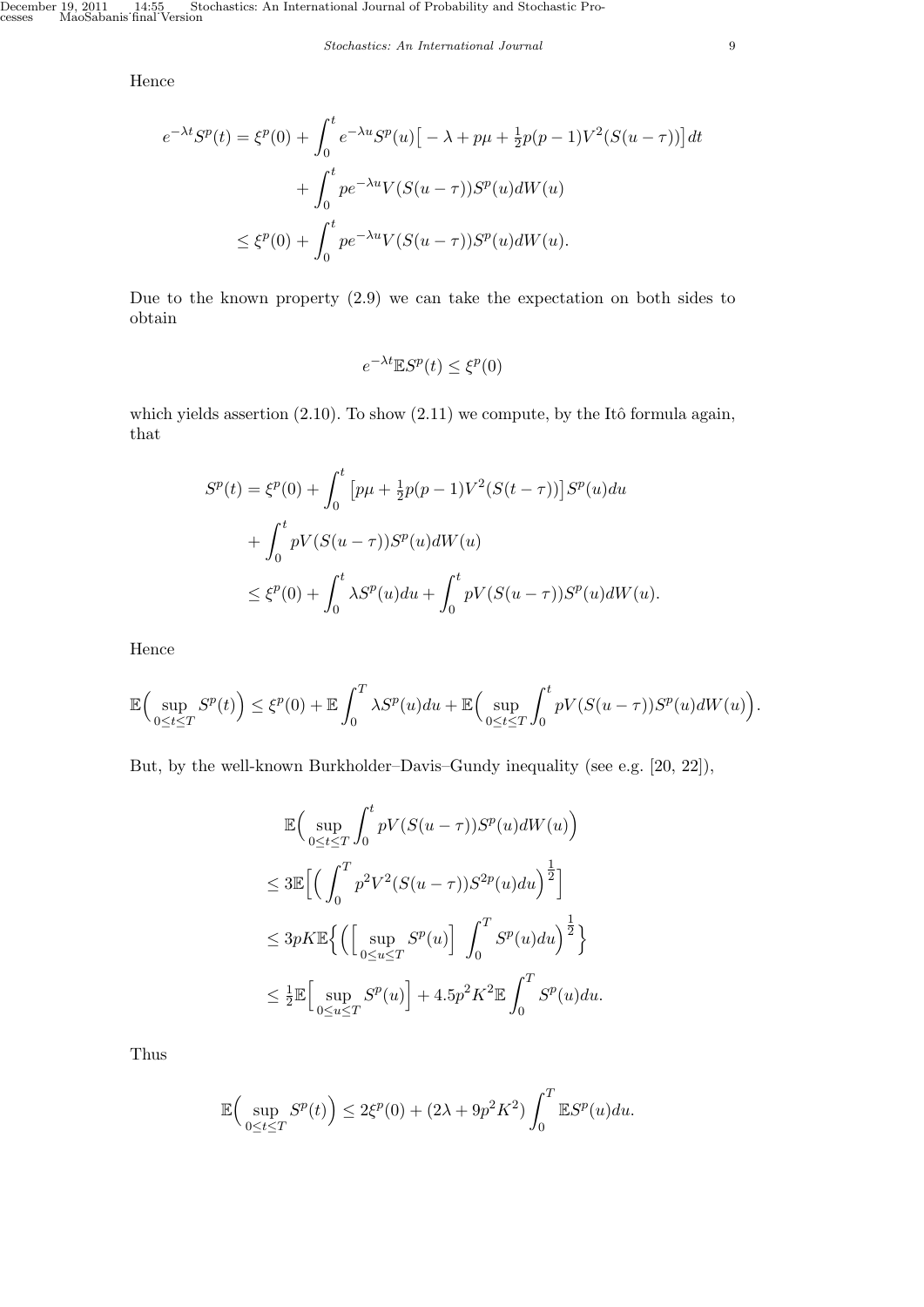December 19, 2011 14:55, Stochastics: An International Journal of Probability and Stochastic Processes MaoSabanis˙final˙Version

10 *X. Mao and S. Sabanis*

But, by (2.10),

$$
\int_0^T \mathbb{E}S^p(u)du \le \int_0^T \xi^p(0)e^{\lambda u}du = \frac{\xi^p(0)}{\lambda}(e^{\lambda T} - 1).
$$

Therefore

$$
\mathbb{E}\Big(\sup_{0\leq t\leq T} S^p(t)\Big)\leq \xi^p(0)\Big(2+\frac{9p^2K^2}{\lambda}\Big)e^{\lambda T}
$$

which is the required assertion (2.11).

**Remark 2.5** One could improve the above estimate and obtain a smaller bound given by

$$
\mathbb{E}\Big(\sup_{0\leq t\leq T}S^p(t)\Big)\leq \xi^p(0)(\frac{p}{p-1})^pe^{\lambda T},
$$

where  $\lambda = p[r + \frac{p-1}{2}K^2]$ , provided that  $r \leq K^2/2$  (which is expected in real world applications) and  $p \geq 2$ . To see this, one observes that under Assumption 2.3, one obtains for a  $t \in [k\tau, (k+1)\tau] \subset [0, T]$ , where *k* is some positive integer,

$$
\mathbb{E}S^{p}(t) \le \xi(0)e^{p[r+0.5(p-1)K^{2}]t}
$$

(as proven in Theorem 2.4). Moreover, one observes that

$$
\mathbb{E}\Big( (\sup_{0\leq t\leq T} M(t))^p\Big) \leq (\frac{p}{p-1})^p \mathbb{E} M^p(T) \qquad \text{(Doob's inequality)}
$$

and

$$
e^{-rpT} \mathbb{E}\Big(\sup_{0\leq t\leq T} S^p(t)\Big) \leq \mathbb{E}\Big(\sup_{0\leq t\leq T} M^p(t)\Big) = \mathbb{E}\Big(\big(\sup_{0\leq t\leq T} M(t)\big)^p\Big)
$$

due to the fact that  $e^{-rpt}$  is a strictly decreasing function of *t*. Thus,

$$
\mathbb{E}\Big(\sup_{0\leq t\leq T}S^{p}(t)\Big)\leq (\frac{p}{p-1})^{p}\mathbb{E}S^{p}(T)\leq (\frac{p}{p-1})^{p}\xi^{p}(0)e^{p\left[r+\frac{p-1}{2}K^{2}\right]T}
$$

Finally, for  $r \leq K^2/2$  and  $p \geq 2$ 

$$
2 + \frac{9p^2K^2}{p[r+0.5(p-1)K^2]} = 2 + 9\frac{p}{p-1}\frac{K^2}{\frac{r}{p-1} + 0.5K^2} \ge 2 + 9\frac{p}{p-1}\frac{K^2}{0.5K^2 + 0.5K^2} \ge 11
$$

whereas

$$
(1+\frac{1}{p-1})^{p-1} \le e \quad \Rightarrow \quad (\frac{p}{p-1})^p \le e(1+\frac{1}{p-1}) \le 2e
$$

and thus

$$
(\frac{p}{p-1})^p < 2 + \frac{9p^2K^2}{p[r+0.5(p-1)K^2]}.
$$

 $\Box$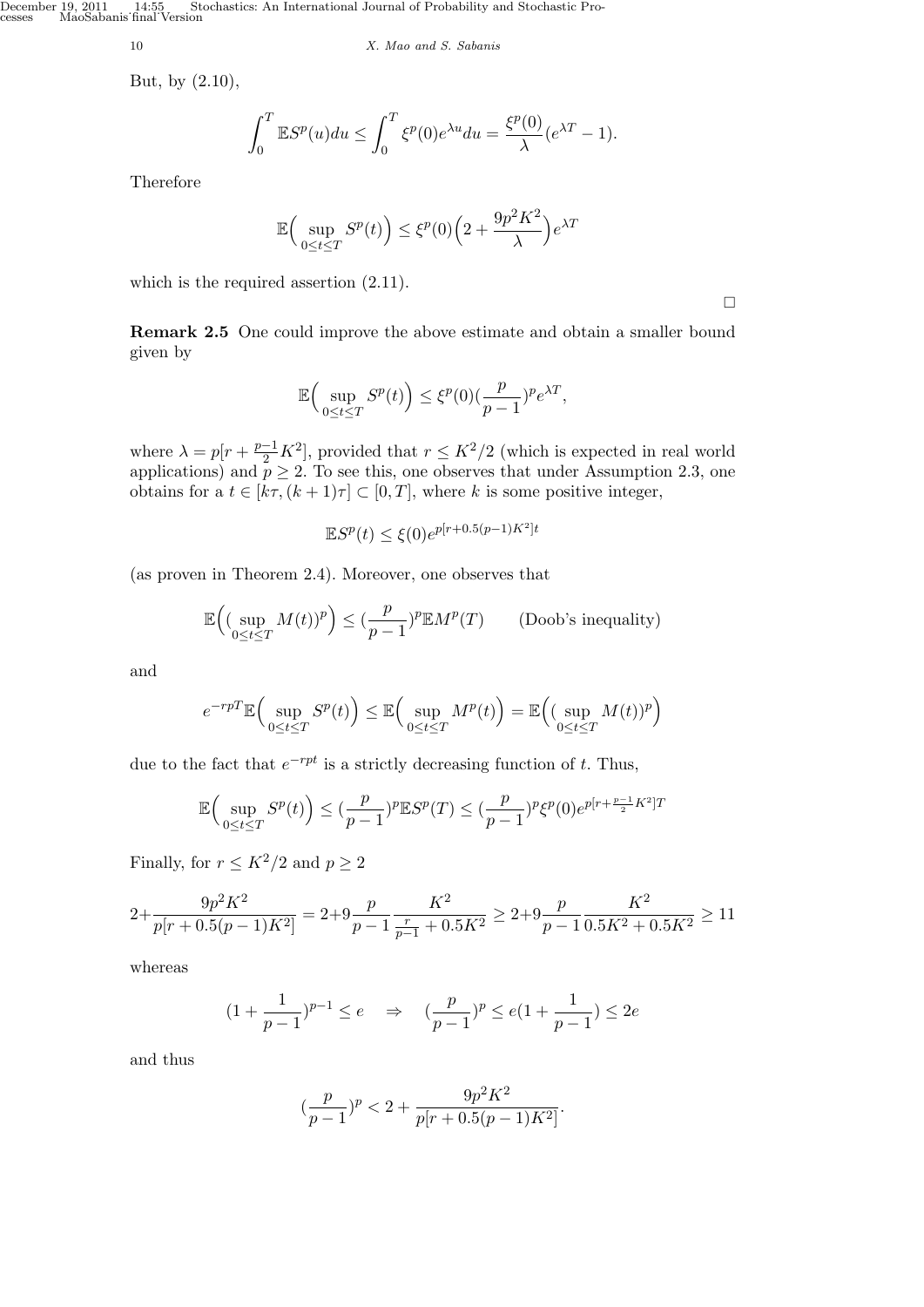# **3. Delay Effect on European Options**

Recall that the motivations for us to introduce the DGBM (2.3) is the estimation of volatility using the past asset price(s). We observe that there is a time lag *τ* when we estimate the volatility. It is very important to know whether the time lag *τ* is sensitive in the sense that a little change of *τ* will have a significant effect on the underlying asset price and its associated option price. If this is the case, then the time lag needs to be controlled tightly in practice; otherwise the delay effect is robust. In this section we shall show the robustness of delay effect on European options.

To make our problem more clearly, let us assume that one holds a European call option at  $t = 0$  on the underlying asset price with the exercise price  $E$  at the expiry date *T*. Originally, the holder thinks the underlying asset price follows the DGBM  $(2.3)$  so the price of the European call option at  $t = 0$  is

$$
C_{\tau} = e^{-rT} \mathbb{E}(S(T) - E)^{+}.
$$
\n(3.1)

On second thought, the holder may wonder that if the volatility at time *t* is estimated by the corresponding option price at time  $t - \overline{\tau}$ , instead of  $t - \tau$ , then the underlying asset price could follow an alternative DGBM

$$
d\overline{S}(t) = r\overline{S}(t)dt + V(\overline{S}(t-\overline{\tau}))\overline{S}(t)dW(t),
$$
\n(3.2)

whence the price of the European call option at  $t = 0$  could be

$$
C_{\bar{\tau}} = e^{-rT} \mathbb{E} (\bar{S}(T) - E)^{+}.
$$
 (3.3)

If the difference between  $C_{\tau}$  and  $C_{\bar{\tau}}$  is small when the difference between  $\tau$  and  $\bar{\tau}$  is small, then the holder can simply choose either (2.3) or (3.2) as the equation for the underlying asset price; otherwise the holder has to control the time delay tightly.

Without loss of any generality, we may assume that  $\bar{\tau} < \tau$ . Note that the underlying asset prices before time 0 should be the same for both  $S(t)$  and  $\overline{S}(t)$ . Recalling that the underlying asset prices for the period  $t \in [-\tau, 0]$  are known as  $\{\xi(t): t \in [-\tau, 0]\}$ , we observe that the initial data for equation (3.2) should be  $\bar{S}(t) = \xi(t)$  on  $t \in [-\bar{\tau}, 0].$ 

The difference  $C_{\tau} - C_{\bar{\tau}}$  is due to the difference of the two time lags, namely  $\tau - \bar{\tau}$ . Note that

$$
|C_{\tau} - C_{\bar{\tau}}| \le e^{-rT} \mathbb{E} |(S(T) - E)^{+} - (\bar{S}(T) - E)^{+}|
$$
  
 
$$
\le e^{-rT} \mathbb{E} |S(T) - \bar{S}(T)|.
$$
 (3.4)

Hence, if we can show

$$
\lim_{\tau - \bar{\tau} \to 0} \mathbb{E} |S(T) - \bar{S}(T)| = 0,
$$

then

$$
\lim_{\tau - \bar{\tau} \to 0} |C_{\tau} - \bar{C}_{\bar{\tau}}| = 0.
$$

This shows the continuity of the European call option price on the time lag. For this purpose we need to impose a local Lipschitz condition on the volatility function.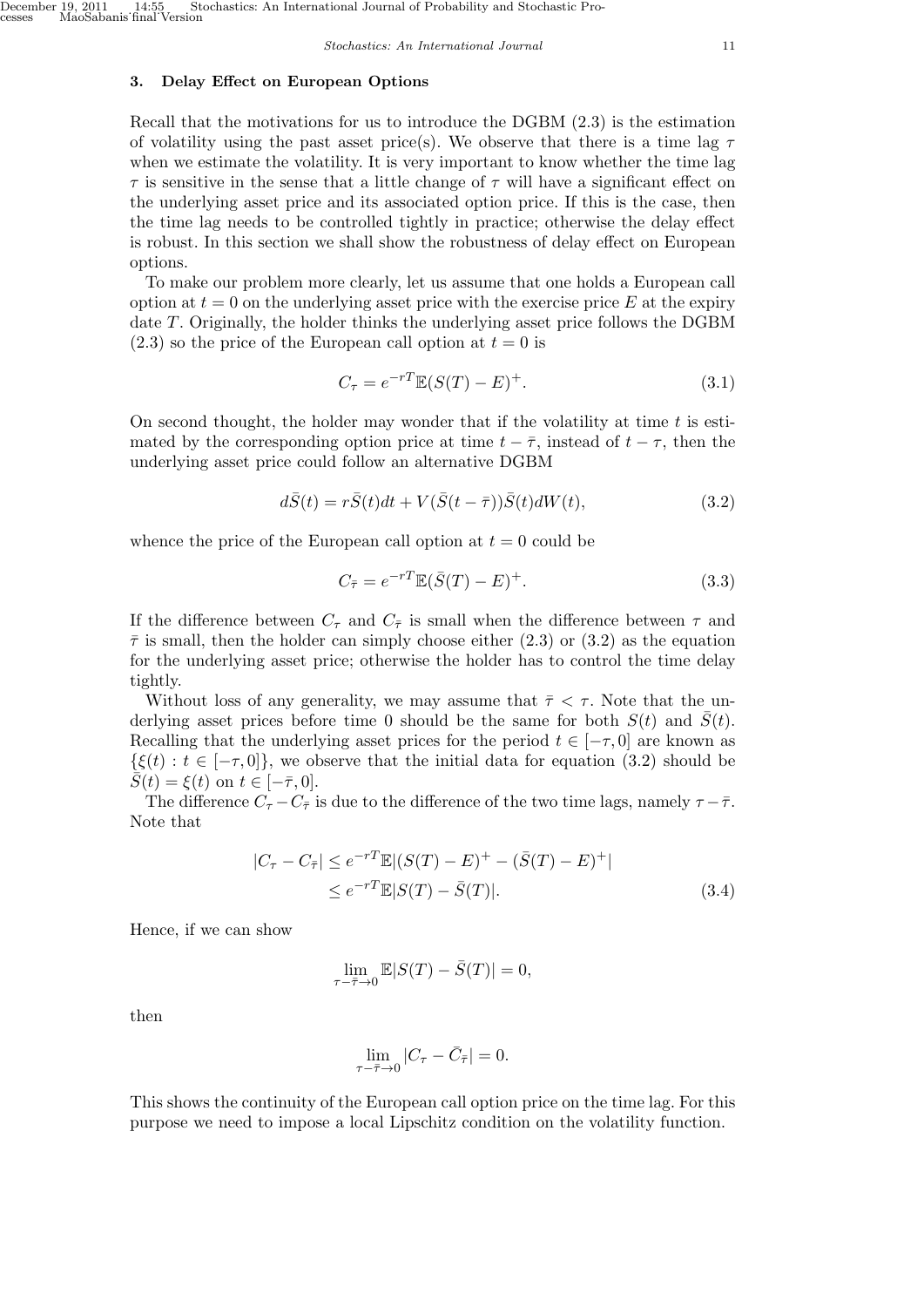December 19, 2011 14:55 Stochastics: An International Journal of Probability and Stochastic Processes MaoSabanis˙final˙Version

12 *X. Mao and S. Sabanis*

**Assumption 3.1** The volatility function *V* is locally Lipschitz continuous. That is, for each  $R > 0$ , there is a  $K_R > 0$  such that

$$
|V(x) - V(\bar{x})| \le K_R |x - \bar{x}| \quad \forall x, \bar{x} \in [0, R].
$$

Let us first establish two lemmas.

**Lemma 3.2:** *Let*  $R \ge ||\xi||$  *and define the stopping time* 

$$
\rho_R = \inf\{t \ge 0 : S(t) > R\}.
$$

*Let*  $\theta$  *be a stopping time such that*  $0 \leq \theta \leq \rho_R$ *. Then, for any*  $0 \leq u < v < \infty$ *,* 

$$
\mathbb{E}|S(v\wedge\theta)-S(u\wedge\theta)|^2\leq 2R^2(v-u)[r^2(v-u)+\bar{K}_R^2],
$$

*where*  $\bar{K}_R = \max_{0 \le x \le R} V(x)$ *.* 

**Proof:** It follows from  $(2.3)$  that

$$
S(v \wedge \theta) - S(u \wedge \theta) = \int_{u \wedge \theta}^{v \wedge \theta} rS(t)dt + \int_{u \wedge \theta}^{v \wedge \theta} V(S(t-\tau))S(t)dW(t).
$$

Hence

$$
\mathbb{E}|S(v \wedge \theta) - S(u \wedge \theta)|^2 \le 2\mathbb{E}|\int_{u \wedge \theta}^{v \wedge \theta} rS(t)dt|^2 + 2\mathbb{E}\int_{u \wedge \theta}^{v \wedge \theta} [V(S(t-\tau))S(t)]^2 dt
$$
  

$$
\le 2r^2 R^2 (v-u)^2 + 2R^2 \bar{K}_R^2 (v-u)
$$

as required.  $\Box$ 

**Lemma 3.3:** Let Assumption 3.1 hold. Let  $R \ge ||\xi||$  and  $\tau - \overline{\tau} \le 1$ . Define the *stopping times*

$$
\rho_R = \inf\{t \ge 0 : S(t) > R\}
$$
 and  $\bar{\rho}_R = \inf\{t \ge 0 : \bar{S}(t) > R\}$ 

*and set*  $\theta_R = \rho_R \wedge \overline{\rho}_R$ *. Define* 

$$
\delta(\tau-\bar{\tau})=\sup\{|\xi(u)-\xi(v)|:u,v\in[-\tau,0],\ |u-v|\le\tau-\bar{\tau}\}.
$$

*Then, for any*  $T > 0$ *,* 

$$
\mathbb{E}\Big(\sup_{0\leq t\leq T}|S(t\wedge\theta_R)-\bar{S}(t\wedge\theta_R)|\Big)\leq c_R\sqrt{T}e^{c_R T}(\delta(\tau-\bar{\tau})+\sqrt{\tau-\bar{\tau}}),\qquad(3.5)
$$

*where*  $c_R$  *is a positive constant independent of T* and  $\tau - \overline{\tau}$ *. In particular,* 

$$
\lim_{\tau - \bar{\tau} \to 0} \mathbb{E} |S(T \wedge \theta_R) - \bar{S}(T \wedge \theta_R)| = 0.
$$
\n(3.6)

**Proof:** As  $\xi(u)$  is continuous on  $u \in [-\tau, 0]$ , it must be uniformly continuous. Thus  $\delta(\tau - \bar{\tau}) < \infty$  and  $\lim_{\tau - \bar{\tau} \to 0} \delta(\tau - \bar{\tau}) = 0$ . So (3.6) follows from (3.5). Our proof is therefore complete if we can show (3.5).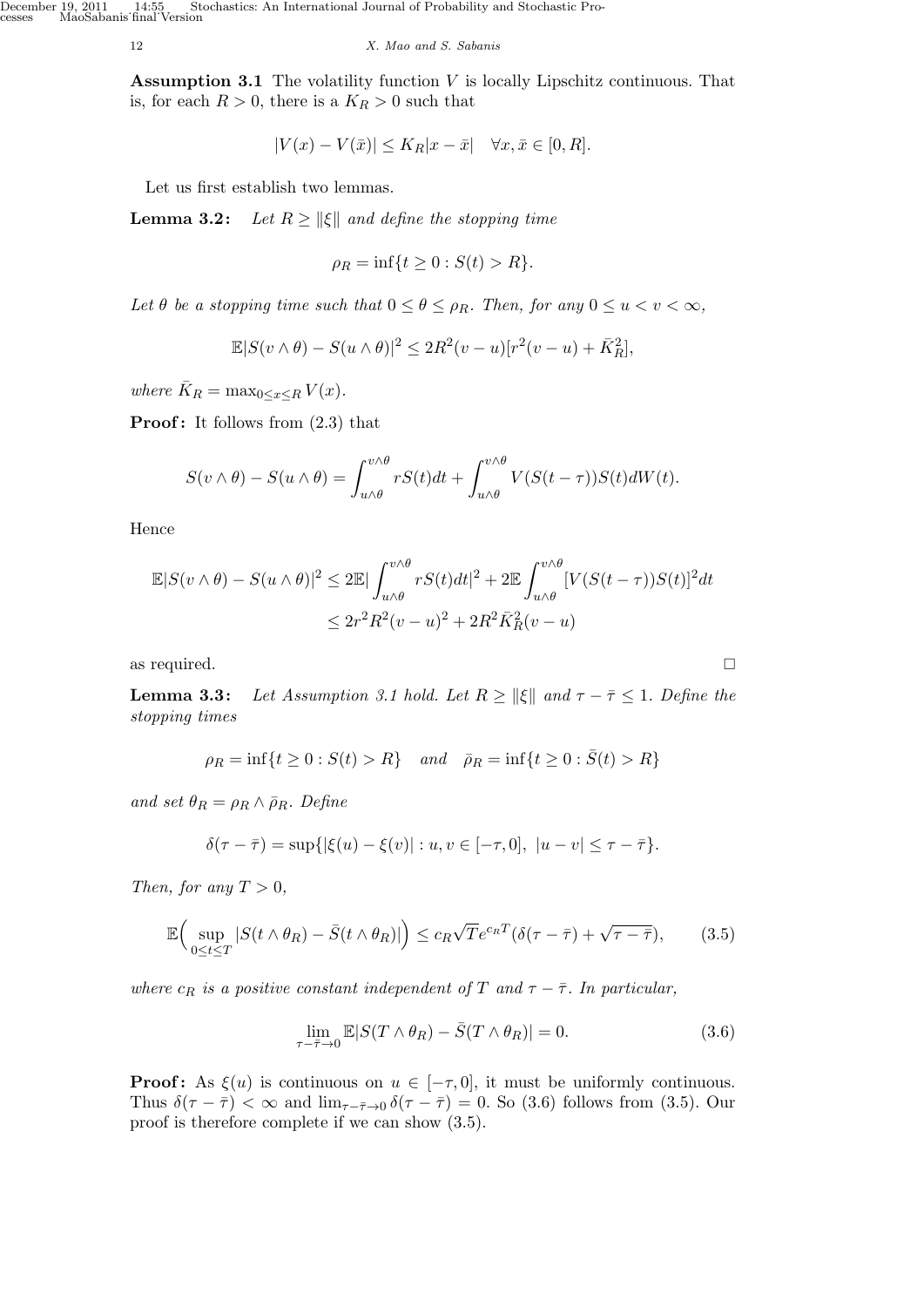Set  $Z(t) = S(t \wedge \theta_R) - \overline{S}(t \wedge \theta_R)$  for  $t \geq 0$ . It follows from (2.3) and (3.2) that

$$
Z(t) = \int_0^{t \wedge \theta_R} r(S(u) - \bar{S}(u)) du
$$
  
+ 
$$
\int_0^{t \wedge \theta_R} \left[ V(S(u - \tau))S(u) - V(\bar{S}(u - \bar{\tau}))\bar{S}(u) \right] dW(u)
$$
  
= 
$$
\int_0^{t \wedge \theta_R} rZ(u) du + \int_0^{t \wedge \theta_R} \left[ V(S(u - \tau))S(u) - V(\bar{S}(u - \bar{\tau}))S(u) \right] dW(u)
$$
  
+ 
$$
\int_0^{t \wedge \theta_R} \left[ V(\bar{S}(u - \bar{\tau}))S(u) - V(\bar{S}(u - \bar{\tau}))\bar{S}(u) \right] dW(u).
$$

Hence

$$
\mathbb{E}\Big(\sup_{0\leq t\leq T}|Z(t)|\Big)\leq J_1+J_2+J_3,\tag{3.7}
$$

where

$$
J_1 = \mathbb{E}\Big(\sup_{0 \le t \le T} \Big| \int_0^{t \wedge \theta_R} rZ(u)du \Big| \Big),
$$
  
\n
$$
J_2 = \mathbb{E}\Big(\sup_{0 \le t \le T} \Big| \int_0^{t \wedge \theta_R} \Big[ V(S(u - \tau))S(u) - V(\bar{S}(u - \bar{\tau}))S(u) \Big] dW(u) \Big| \Big),
$$
  
\n
$$
J_3 = \mathbb{E}\Big(\sup_{0 \le t \le T} \Big| \int_0^{t \wedge \theta_R} \Big[ V(\bar{S}(u - \bar{\tau}))S(u) - V(\bar{S}(u - \bar{\tau}))\bar{S}(u) \Big] dW(u) \Big| \Big).
$$

Compute

$$
J_1 \leq \mathbb{E} \int_0^{T \wedge \theta_R} r |Z(u)| du \leq \mathbb{E} \int_0^T r |Z(u)| du = \int_0^T r \mathbb{E} |Z(u)| du. \tag{3.8}
$$

In what follows, *c<sup>R</sup>* denotes a positive constant dependent on *R* etc. but independent of *T* and  $\tau - \overline{\tau}$  while it many change line by line. Compute, by the Burkholder–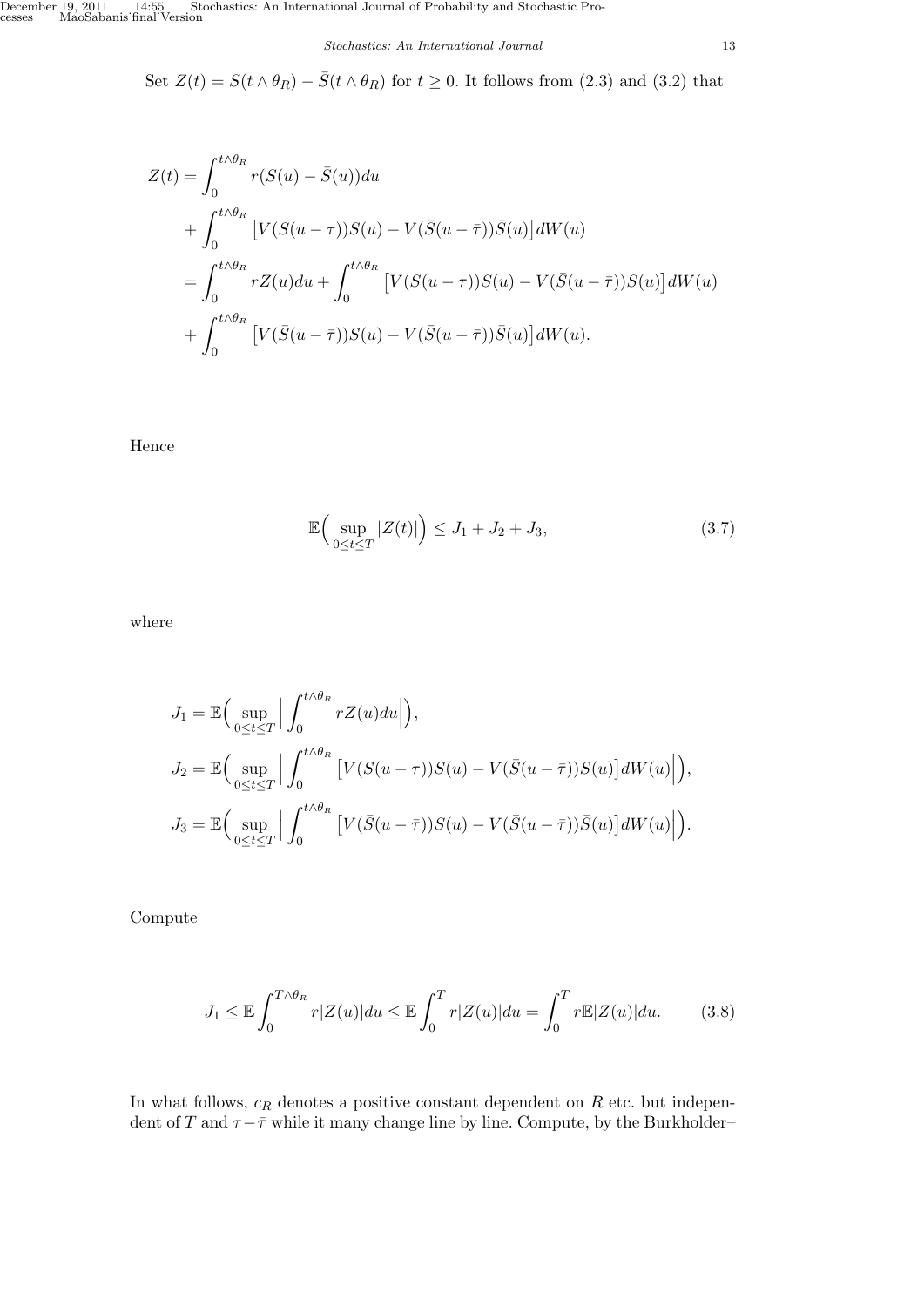14 *X. Mao and S. Sabanis*

Davis–Gundy inequality and Assumption 3.1,

$$
J_2 \leq \sqrt{32} \mathbb{E} \Biggl( \Biggl[ \int_0^{T \wedge \theta_R} |V(S(u-\tau)) - V(\bar{S}(u-\bar{\tau}))|^2 S^2(u) du \Biggr]^{\frac{1}{2}} \Biggr)
$$
  
\n
$$
\leq c_R \mathbb{E} \Biggl( \Biggl[ \int_0^{T \wedge \theta_R} |S(u-\tau) - \bar{S}(u-\bar{\tau})|^2 du \Biggr]^{\frac{1}{2}} \Biggr)
$$
  
\n
$$
\leq c_R \mathbb{E} \Biggl( \Biggl[ \int_0^{T \wedge \theta_R} |S(u-\tau) - S(u-\bar{\tau})|^2 + |S(u-\bar{\tau}) - \bar{S}(u-\bar{\tau})|^2 du \Biggr]^{\frac{1}{2}} \Biggr)
$$
  
\n
$$
\leq c_R \mathbb{E} \Biggl( \Biggl[ \int_0^{T} |S((u-\tau) \wedge \theta_R) - S((u-\bar{\tau}) \wedge \theta_R)|^2 du \Biggr]^{\frac{1}{2}} \Biggr)
$$
  
\n
$$
+ c_R \mathbb{E} \Biggl( \Biggl[ \int_0^{T} |Z(u-\bar{\tau})|^2 du \Biggr]^{\frac{1}{2}} \Biggr)
$$
  
\n
$$
\leq c_R \Biggl[ \int_0^{T} \mathbb{E} |S((u-\tau) \wedge \theta_R) - S((u-\bar{\tau}) \wedge \theta_R)|^2 du \Biggr]^{\frac{1}{2}}
$$
  
\n
$$
+ c_R \mathbb{E} \Biggl( \Biggl[ \int_0^{T} |Z(u-\bar{\tau})|^2 du \Biggr]^{\frac{1}{2}} \Biggr).
$$
  
\n(3.9)

But, for  $u \in [0, \bar{\tau}],$ 

$$
\mathbb{E}|S((u-\tau)\wedge\theta_R)-S((u-\bar{\tau})\wedge\theta_R)|^2=|\xi(u-\tau)-\xi(u-\bar{\tau})|^2\leq\delta^2(\tau-\bar{\tau});
$$

while, by Lemma 3.2, for  $u \in (\bar{\tau}, \tau],$ 

$$
\mathbb{E}|S((u-\tau)\wedge\theta_R) - S((u-\bar{\tau})\wedge\theta_R)|^2
$$
  
\n
$$
\leq 2|\xi(u-\tau) - \xi(0)|^2 + 2\mathbb{E}|S((u-\bar{\tau})\wedge\theta_R) - S(0)|^2
$$
  
\n
$$
\leq 2\delta^2(\tau-\bar{\tau}) + c_R(\tau-\bar{\tau});
$$

and for  $u > \tau$ ,

$$
\mathbb{E}|S((u-\tau)\wedge\theta_R)-S((u-\overline{\tau})\wedge\theta_R)|^2\leq c_R(\tau-\overline{\tau}).
$$

Hence

$$
\left[\int_0^T \mathbb{E}|S((u-\tau)\wedge\theta_R)-S((u-\bar{\tau})\wedge\theta_R)|^2 du\right]^{\frac{1}{2}} \leq c_R \sqrt{T}(\delta(\tau-\bar{\tau})+\sqrt{\tau-\bar{\tau}}).
$$

Moreover,

$$
c_R \mathbb{E}\Big(\Big[\int_0^T |Z(u-\bar{\tau})|^2 du\Big]^{\frac{1}{2}}\Big) \leq c_R \mathbb{E}\Big(\Big[\int_0^T |Z(u)|^2 du\Big]^{\frac{1}{2}}\Big)
$$
  

$$
\leq c_R \mathbb{E}\Big(\Big[\big(\sup_{0\leq u\leq T} |Z(u)|\big)\int_0^T |Z(u)| du\Big]^{\frac{1}{2}}\Big)
$$
  

$$
\leq c_R \int_0^T \mathbb{E}|Z(u)| du + \frac{1}{4} \mathbb{E}\Big(\sup_{0\leq u\leq T} |Z(u)|\Big).
$$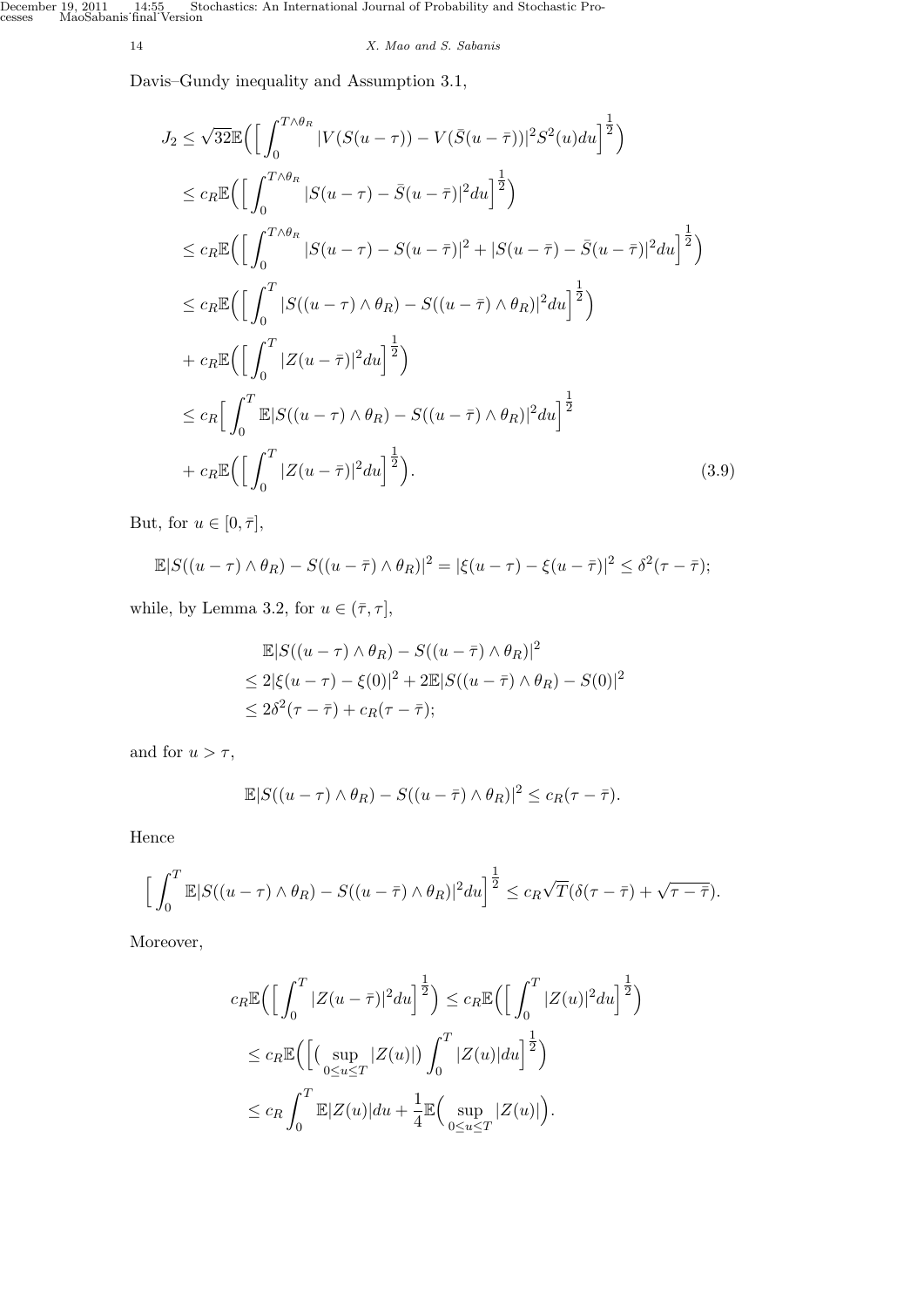*Stochastics: An International Journal* 15

Substituting these into (3.9) yields

$$
J_2 \le c_R \sqrt{T}(\delta(\tau - \bar{\tau}) + \sqrt{\tau - \bar{\tau}}) + c_R \int_0^T \mathbb{E}|Z(u)|du + \frac{1}{4} \mathbb{E}\Big(\sup_{0 \le u \le T} |Z(u)|\Big). \tag{3.10}
$$

Similarly, we can estimate

$$
J_3 \le c_R \int_0^T \mathbb{E}|Z(u)|du + \frac{1}{4} \mathbb{E}\Big(\sup_{0 \le u \le T} |Z(u)|\Big). \tag{3.11}
$$

Substituting  $(3.8)$ ,  $(3.10)$  and  $(3.11)$  into  $(3.7)$  we obtain

$$
\mathbb{E}\Big(\sup_{0\leq t\leq T}|Z(t)|\Big)\leq c_R\sqrt{T}(\delta(\tau-\bar{\tau})+\sqrt{\tau-\bar{\tau}})+c_R\int_0^T\mathbb{E}|Z(u)|du
$$
  

$$
\leq c_R\sqrt{T}(\delta(\tau-\bar{\tau})+\sqrt{\tau-\bar{\tau}})+c_R\int_0^T\mathbb{E}\Big(\sup_{0\leq t\leq u}|Z(t)|\Big)du.
$$

Since this holds for any  $T \geq 0$ , the Gronwall inequality implies

$$
\mathbb{E}\Big(\sup_{0\leq t\leq T}|Z(t)|\Big)\leq c_R\sqrt{T}e^{c_R T}(\delta(\tau-\bar{\tau})+\sqrt{\tau-\bar{\tau}}).
$$

as required.

It is now easy to show the following theorem.

**Theorem 3.4 :** *Under Assumption 3.1, with the definitions of (3.1) and (3.3), we have*

$$
\lim_{\tau - \bar{\tau} \to 0} |C_{\tau} - C_{\bar{\tau}}| = 0.
$$
\n(3.12)

**Proof:** Equation (3.4) implies that it is sufficient to show

$$
\lim_{\tau - \bar{\tau} \to 0} \mathbb{E} |S(T) - \bar{S}(T)| = 0.
$$

For any sufficiently large  $R$ , let  $\theta_R$  be the stopping time as defined in Lemma 3.3. Then, one observes that

$$
\mathbb{E}|S(T) - \bar{S}(T)| = \mathbb{E}(|S(T) - \bar{S}(T)|I_{\{\theta_R > T\}}) + \mathbb{E}(|S(T) - \bar{S}(T)|I_{\{\theta_R \le T\}})
$$
  
\n
$$
\le \mathbb{E}|S(T \wedge \theta_R) - \bar{S}(T \wedge \theta_R)| + \mathbb{E}([S(T) + \bar{S}(T)]I_{\{\theta_R \le T\}}).
$$
 (3.13)

and also

$$
\mathbb{E}S(T \wedge \rho_R) \ge \mathbb{E}\Big(S(T \wedge \rho_R)I_{\{\rho_R \le T\}}\Big) = R \mathbb{P}(\rho_R \le T) \tag{3.14}
$$

which yields (in view of Theorem 2.1) that

$$
\mathbb{P}(\theta_R \le T) \le \mathbb{P}(\rho_R \le T) + \mathbb{P}(\bar{\rho}_R \le T) \le \frac{2\xi(0)e^{rT}}{R} \to 0 \text{ as } R \to \infty,
$$

$$
\Box
$$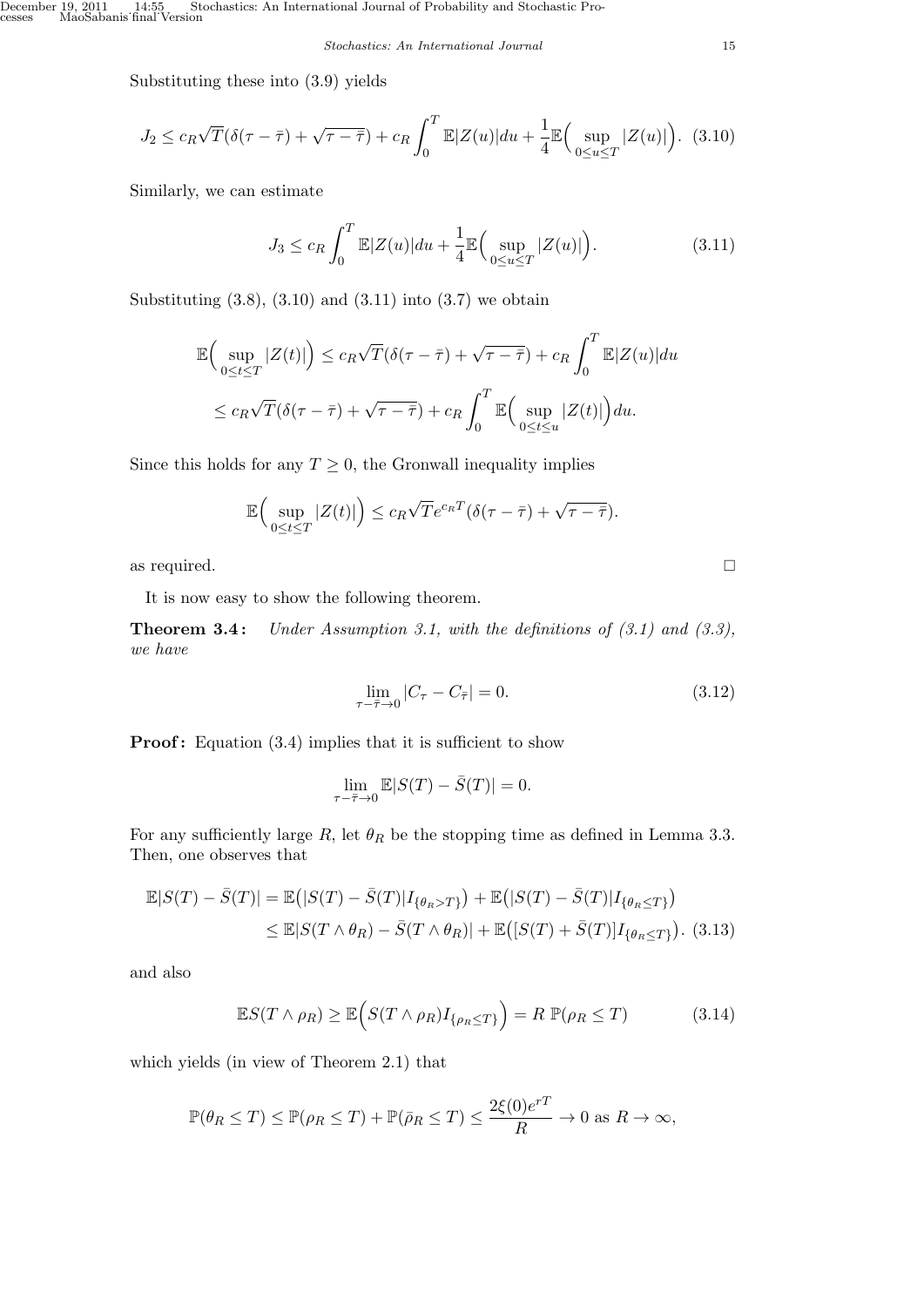December 19, 2011 14:55, Stochastics: An International Journal of Probability and Stochastic Processes MaoSabanis˙final˙Version

16 *X. Mao and S. Sabanis*

while

$$
\mathbb{E}[S(T) + \bar{S}(T)] \le 2\xi(0)e^{rT}.
$$

Hence, by the classical dominated convergence theorem,

$$
\lim_{R \to \infty} \mathbb{E}\big( [S(T) + \bar{S}(T)] I_{\{\theta_R \le T\}} \big) = 0.
$$

Given any  $\varepsilon > 0$ , we can then find a sufficiently large R for

$$
\mathbb{E}\big( [S(T) + \bar{S}(T)] I_{\{\theta_R \le T\}} \big) < \frac{1}{2}\varepsilon.
$$

For this *R*, by Lemma 3.3, we can find a  $\delta_1 > 0$  sufficiently small such that if  $\tau - \bar{\tau} < \delta_1$ ,

$$
\mathbb{E} |S(T\wedge \theta_R) - \bar{S}(T\wedge \theta_R)| \leq \tfrac{1}{2}\varepsilon.
$$

As a result,

$$
\mathbb{E} |S(T) - \bar{S}(T)| < \varepsilon
$$

whenever  $\tau - \bar{\tau} < \delta_1$ . This means

$$
\lim_{\tau - \bar{\tau} \to 0} \mathbb{E} |S(T) - \bar{S}(T)| = 0
$$

and the desired assertion  $(3.12)$  follows.



Figure 3. Call: Implied volatility surfaces of a 1-week fixed delay.

# Figure  $3<sup>1</sup>$  provides a graphical representation of the sensitivity of a European

<sup>1</sup>This figure is courtesy of Nairn McWilliams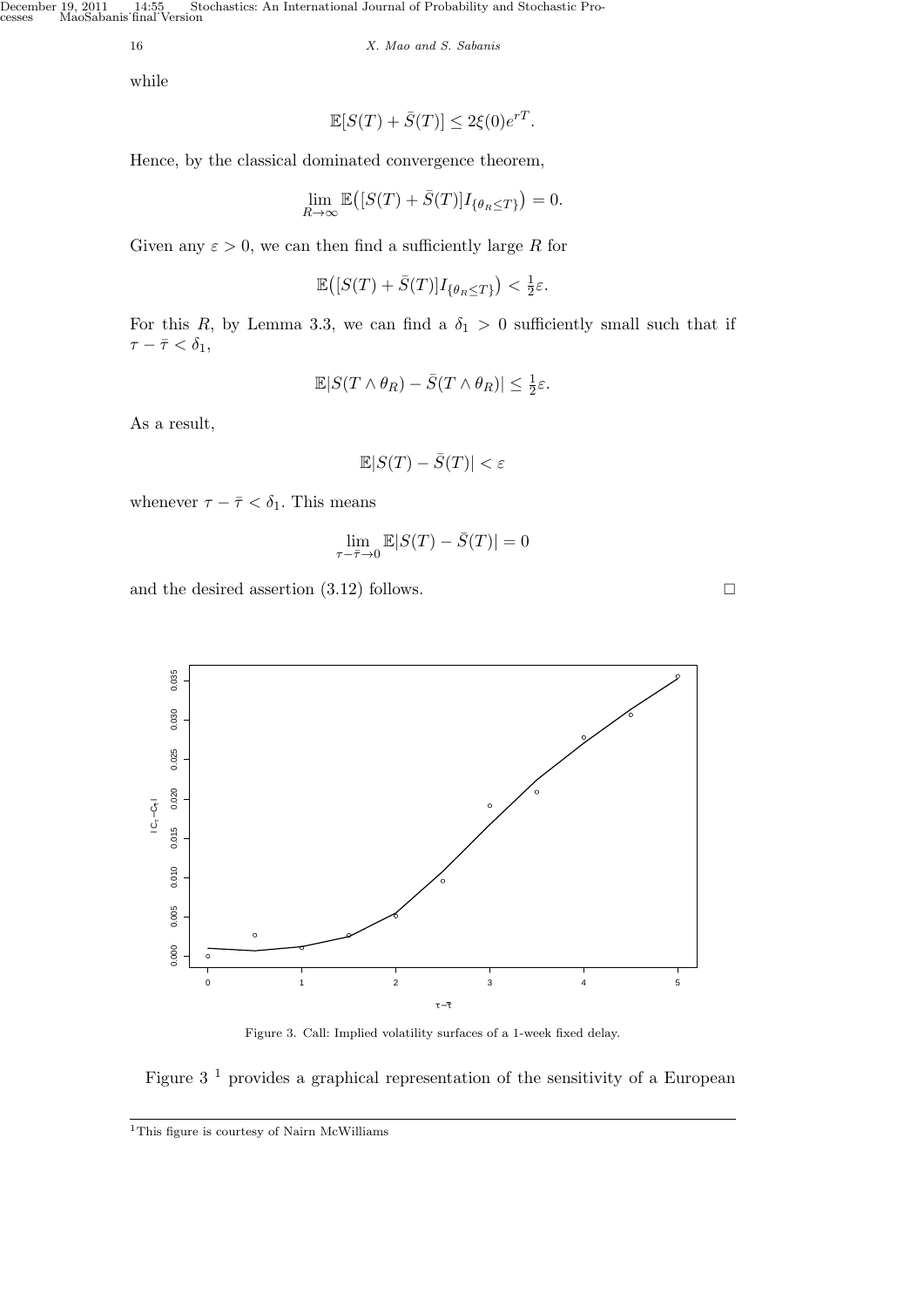call option as  $\tau - \bar{\tau}$  tends to 0. Real world data (Tesco share prices) are used under a model with 1-week fixed delay. The strike price has been set as 95% of the initial value  $(S(0) = 401.15)$ .

In [3], a closed form expression is produced for pricing European call options. One could in principle prove Theorem 3.4 by a more direct argument using the aforementioned formula. However, we decided to use the above methodology in order to be consistent with the approach taken in proofs of theorems that follow.

Although Theorem 3.4 shows that  $C_{\tau}$  and  $C_{\bar{\tau}}$  are close to each other when  $\tau - \bar{\tau}$ is sufficiently small, it does not give an explicit estimate on the difference (or the error) in terms of  $\tau - \bar{\tau}$  etc. From this point of view, the following theorem is more useful in practice.

**Theorem 3.5 :** *Let Assumptions 2.3 and 3.1 hold. Let R be any sufficiently large number such that*  $R > \|\xi\|$ . Then, with the definitions of (3.1) and (3.3), we have

$$
|C_{\tau} - C_{\bar{\tau}}| \le e^{-rT} \Big( c_R T e^{c_R T} (\delta(\tau - \bar{\tau}) + \sqrt{\tau - \bar{\tau}}) + \frac{2 \xi^{1.5}(0) e^{[1.5r + 0.5K^2]T}}{\sqrt{R}} \Big), \quad (3.15)
$$

*where c<sup>R</sup> is the number described in Lemma 3.3.*

**Proof:** Using the notations as before, we compute, for any  $\bar{\varepsilon} > 0$ ,

$$
\mathbb{E}\big( [S(T) + \bar{S}(T)] I_{\{\theta_R \le T\}} \big) \le \bar{\varepsilon} \mathbb{E}[S(T) + \bar{S}(T)]^2 + \frac{1}{4\bar{\varepsilon}} \mathbb{P}(\theta_R \le T).
$$

Hence, by Theorem 2.4 and (3.14),

$$
\mathbb{E}\big( [S(T) + \bar{S}(T)] I_{\{\theta_R \le T\}} \big) \le 2\bar{\varepsilon}\xi^2(0) e^{[2r + K^2]T} + \frac{\xi(0)e^{rT}}{2\bar{\varepsilon}R}.
$$

Choosing  $\bar{\varepsilon} = e^{-0.5(r+K^2)T}/(2\sqrt{R\xi(0)})$  yields

$$
\mathbb{E}\big( [S(T) + \bar{S}(T)] I_{\{\theta_R \le T\}} \big) \le \frac{2\xi^{1.5}(0)e^{[1.5r + 0.5K^2]T}}{\sqrt{R}}.
$$

Substituting this and  $(3.5)$  into  $(3.13)$ , we get

$$
\mathbb{E}|S(T) - \bar{S}(T)| \le c_R T e^{c_R T} (\delta(\tau - \bar{\tau}) + \sqrt{\tau - \bar{\tau}}) + \frac{2\xi^{1.5}(0)e^{[1.5r + 0.5K^2]T}}{\sqrt{R}}.(3.16)
$$

This, together with  $(3.4)$ , gives the required assertion  $(3.15)$ .

In practice, for any given  $\varepsilon > 0$ , one can choose R large enough for

$$
\frac{2\xi^{1.5}(0)e^{[0.5r+0.5K^2]T}}{\sqrt{R}} < 0.5\varepsilon,
$$

and then further choose  $\tau - \bar{\tau}$  sufficiently small for

$$
c_R T e^{(c_R - r)T} (\delta(\tau - \bar{\tau}) + \sqrt{\tau - \bar{\tau}}) < 0.5\varepsilon
$$

to give  $|C_{\tau} - C_{\bar{\tau}}| < \varepsilon$ .

In Theorem 3.5 we impose Assumption 2.3, i.e. the boundedness of the volatility function. This may be restrictive sometimes. However, for the European put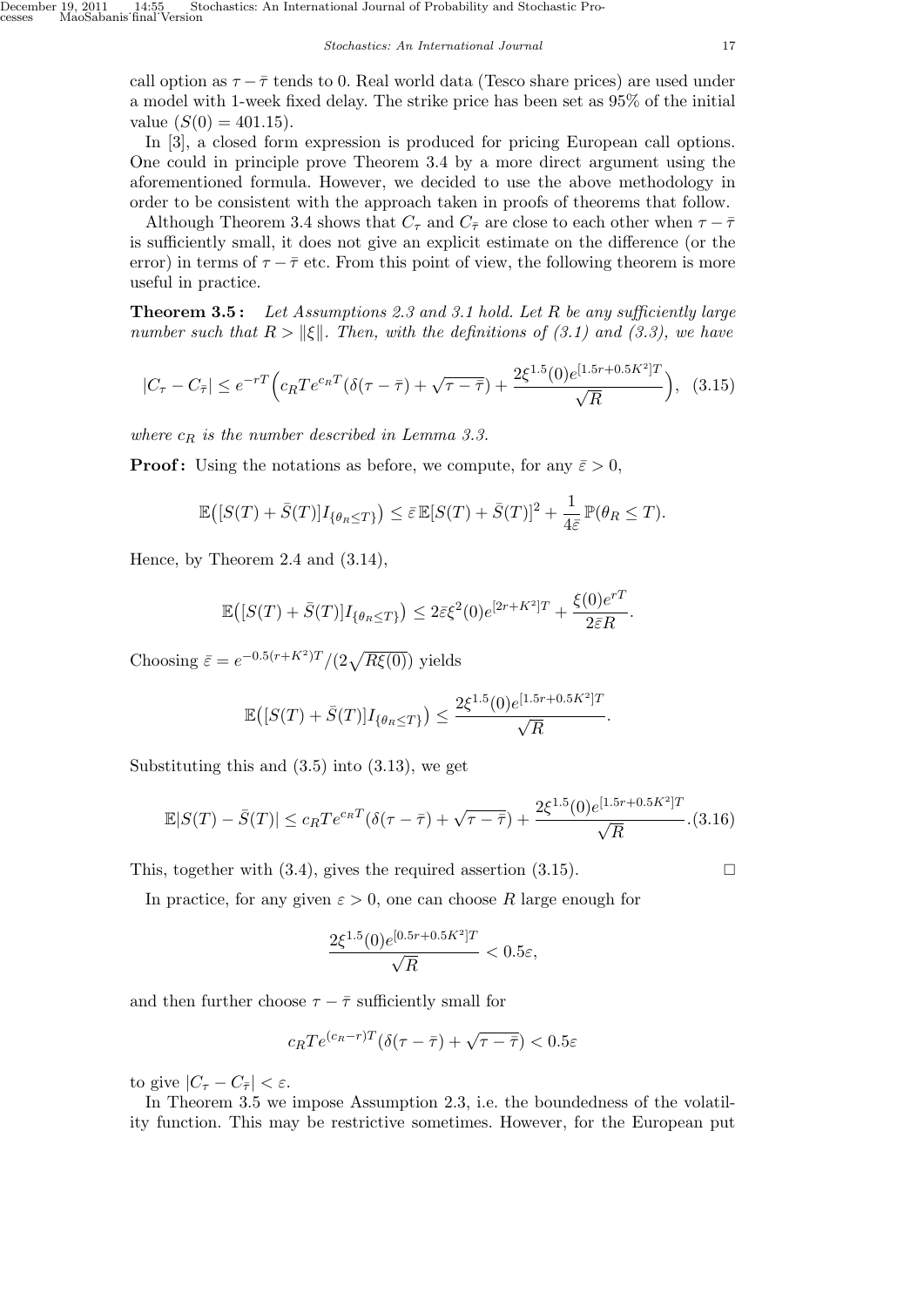18 *X. Mao and S. Sabanis*

options, we can still control the error explicitly without the boundedness of the volatility function. Let us assume that one holds a European put option at  $t = 0$ on the underlying asset price with the exercise price *E* at the expiry date *T*. According to equation (2.3) or (3.2) that the underlying asset price follows, the price of the European put option at  $t = 0$  is

$$
P_{\tau} = e^{-rT} \mathbb{E}(E - S(T))^+ \quad \text{or} \quad P_{\bar{\tau}} = e^{-rT} \mathbb{E}(E - \bar{S}(T))^+, \tag{3.17}
$$

respectively.



Figure 4. Put: Implied volatility surfaces of a 1-week fixed delay.

Figure 4 <sup>1</sup> provides a graphical representation of the sensitivity of a European put option as  $\tau - \bar{\tau}$  tends to 0 using the same parameters as in Figure 3.

**Theorem 3.6 :** *Let Assumption 3.1 hold and let R be any sufficiently large number such that*  $R > \|\xi\|$ *. Then, with the definitions of (3.17), we have* 

$$
|P_{\tau} - P_{\bar{\tau}}| \le c_R T e^{(c_R - r)T} (\delta(\tau - \bar{\tau}) + \sqrt{\tau - \bar{\tau}}) + \frac{2E\xi(0)}{R},
$$
(3.18)

*where c<sup>R</sup> is the number described in Lemma 3.3. In particular, we have*

$$
\lim_{\tau - \bar{\tau} \to 0} |P_{\tau} - P_{\bar{\tau}}| = 0. \tag{3.19}
$$

<sup>1</sup>This figure is courtesy of Nairn McWilliams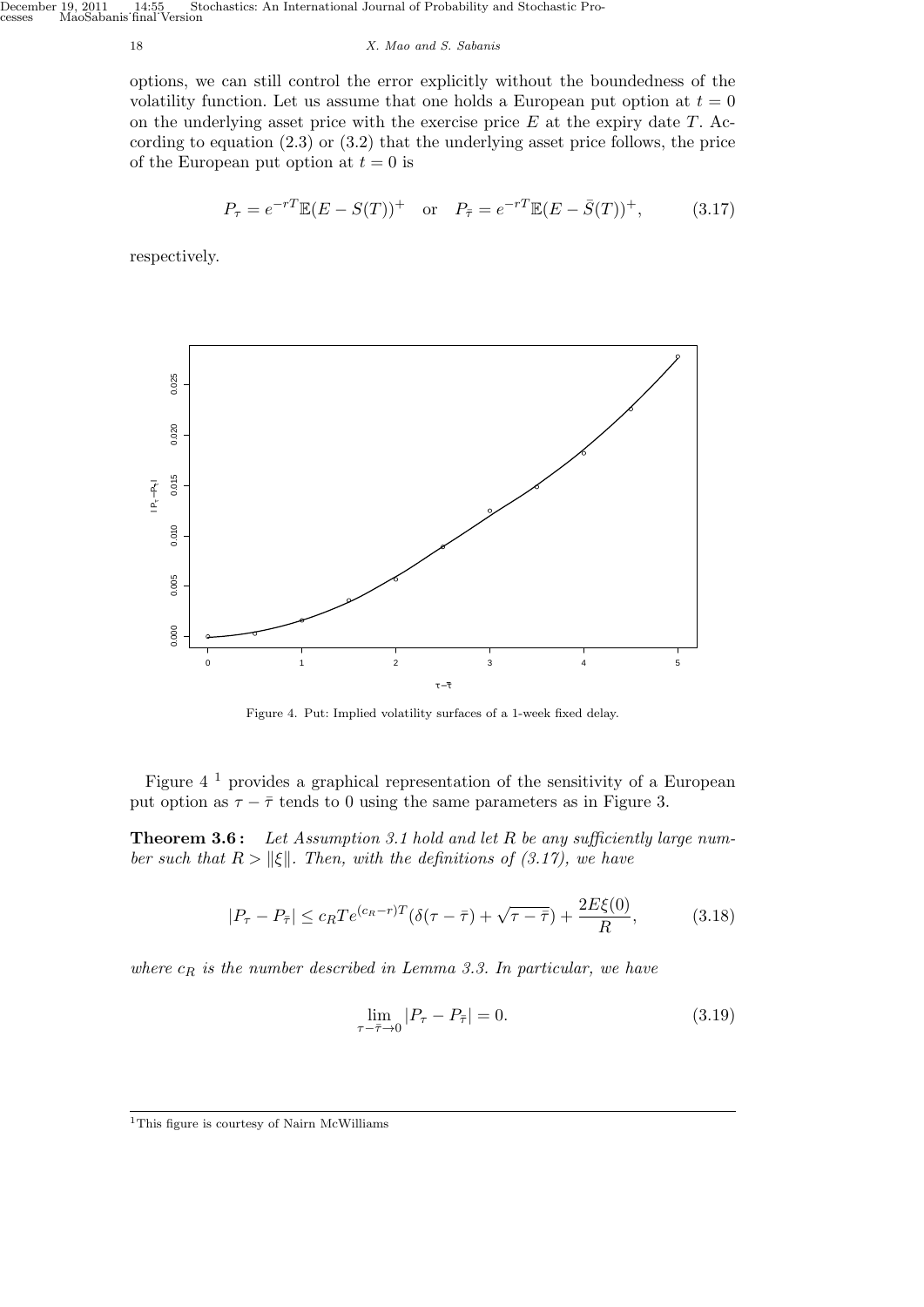**Proof:** We still use the same notation as before. Compute

$$
|P_{\tau} - P_{\bar{\tau}}| \leq e^{-rT} \mathbb{E} |(E - S(T))^{+} - (E - \bar{S}(T))^{+}|
$$
  
\n
$$
\leq e^{-rT} \Big[ \mathbb{E} \big( |(E - S(T))^{+} - (E - \bar{S}(T))^{+} | I_{\{\theta_R > T\}} \big) \Big]
$$
  
\n
$$
+ \mathbb{E} \big( |(E - S(T))^{+} - (E - \bar{S}(T))^{+} | I_{\{\theta_R \leq T\}} \big) \Big]
$$
  
\n
$$
\leq e^{-rT} \Big[ \mathbb{E} \big( |S(T) - \bar{S}(T)| I_{\{\theta_R > T\}} \big) + E \mathbb{P}(\theta_R \leq T) \Big]
$$
  
\n
$$
\leq e^{-rT} \Big[ \mathbb{E} |S(T \wedge \theta_T) - \bar{S}(T \wedge \theta_R)| + E \big( \mathbb{P}(\rho_R \leq T) + \mathbb{P}(\bar{\rho}_R \leq T) \big) \Big] (3.20)
$$

By Lemma 3.3 and (3.14), we obtain assertion (3.18). Letting  $\tau - \overline{\tau} \rightarrow 0$  in (3.18) yields

$$
\limsup_{\tau-\bar{\tau}\to 0} |P_{\tau}-P_{\bar{\tau}}| \le \frac{2E\xi(0)}{R}.
$$

As this holds for any sufficiently large  $R$ , assertion (3.19) must hold.  $\square$ 

## **4. Delay Effect on Lookback Options**

Let us proceed now with the case where we examine the impact of the delay effect on lookback options. If  $S(t)$  is governed by equation  $(2.3)$ , then the payoff of such an option is given by  $S(T) - \min_{0 \le t \le T} S(t)$  and thus its price, which is denoted by  $L_{\tau}$ , is derived by calculating the corresponding discounted expected payoff

$$
L_{\tau} = e^{-rT} \mathbb{E}\Big(S(T) - \min_{0 \le t \le T} S(t)\Big). \tag{4.1}
$$

Similarly, if the asset price follows the DGBM (3.2), then the price of the lookback option is given by

$$
L_{\bar{\tau}} = e^{-rT} \mathbb{E} \left( \bar{S}(T) - \min_{0 \le t \le T} \bar{S}(t) \right). \tag{4.2}
$$

**Theorem 4.1 :** *Under Assumption 3.1, with the definitions of (4.1) and (4.2), we have*

$$
\lim_{\tau - \bar{\tau} \to 0} |L_{\tau} - L_{\bar{\tau}}| = 0.
$$
\n(4.3)

**Proof:** It is easy to see that

$$
|L_{\tau}-L_{\bar{\tau}}| \leq e^{-rT} \Big( \mathbb{E}|S(T)-\bar{S}(T)|+\mathbb{E} \Big| \min_{0 \leq t \leq T} S(t) - \min_{0 \leq t \leq T} \bar{S}(t) \Big| \Big).
$$

But from the proof of Theorem 3.4 we know that

$$
\lim_{\tau - \bar{\tau} \to 0} \mathbb{E} |S(T) - \bar{S}(T)| = 0.
$$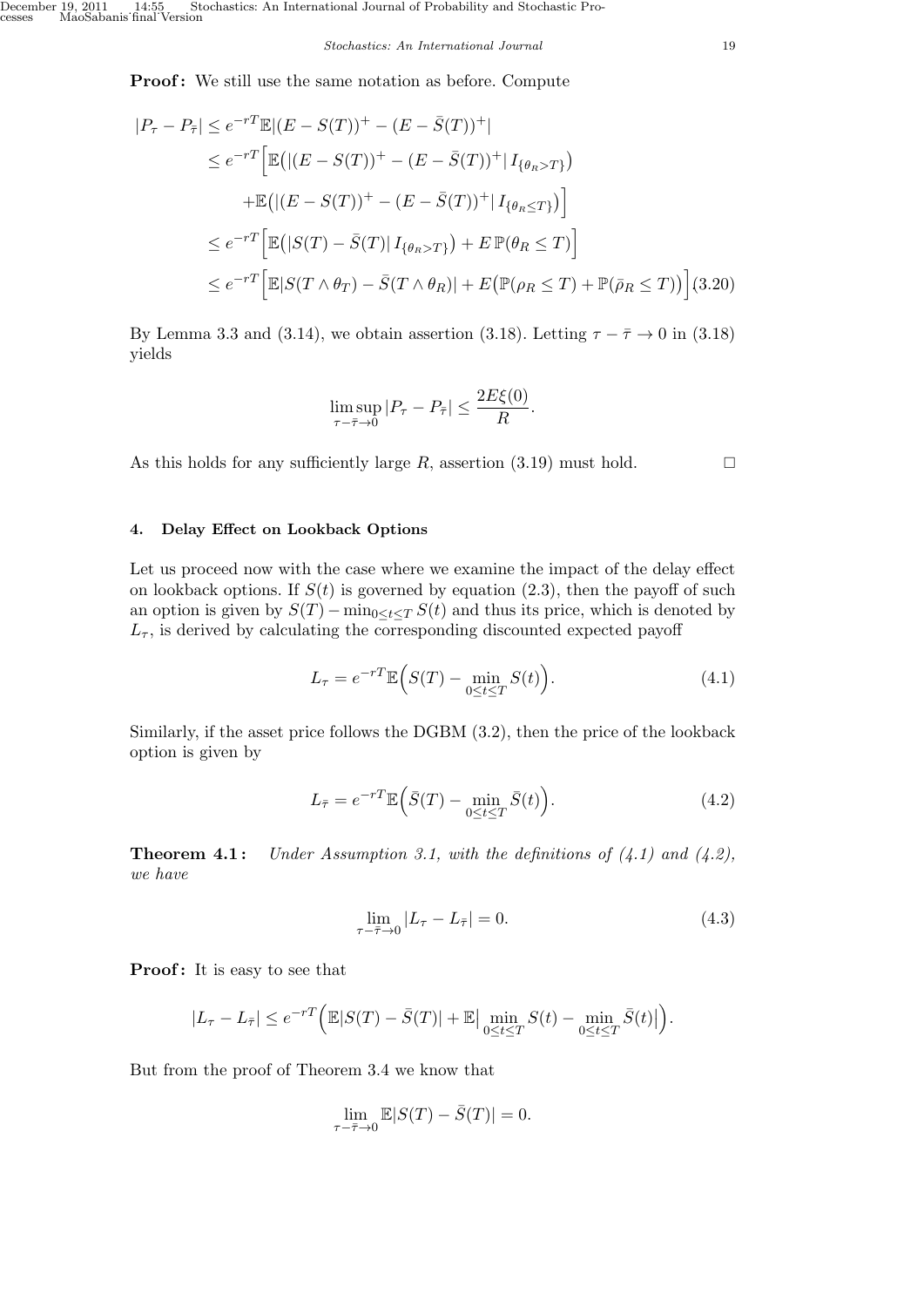20 *X. Mao and S. Sabanis*

We therefore only need to show

$$
\lim_{\tau - \bar{\tau} \to 0} \mathbb{E} \Big| \min_{0 \le t \le T} S(t) - \min_{0 \le t \le T} \bar{S}(t) \Big| = 0 \tag{4.4}
$$

in order to complete the proof. Let *R* be sufficiently large and  $\theta_R$  be the stopping time as defined in Lemma 3.3. Write

$$
\mathbb{E}\left|\min_{0\leq t\leq T} S(t) - \min_{0\leq t\leq T} \bar{S}(t)\right| = \mathbb{E}\left(\left|\min_{0\leq t\leq T} S(t) - \min_{0\leq t\leq T} \bar{S}(t)\right| I_{\{\theta_R > T\}}\right) + \mathbb{E}\left(\left|\min_{0\leq t\leq T} S(t) - \min_{0\leq t\leq T} \bar{S}(t)\right| I_{\{\theta_R \leq T\}}\right). \tag{4.5}
$$

Noting that we always have

$$
\left|\min_{0\leq t\leq T} S(t) - \min_{0\leq t\leq T} \bar{S}(t)\right| \leq \xi(0),
$$

we compute, by (3.14),

$$
\mathbb{E}\Big(\Big|\min_{0\leq t\leq T} S(t) - \min_{0\leq t\leq T} \bar{S}(t)\Big| \, I_{\{\theta_R \leq T\}}\Big) \leq \xi(0)\mathbb{P}(\theta_R \leq T) \leq \frac{2\xi^2(0)e^{rT}}{R}.\tag{4.6}
$$

On the other hand,

$$
\mathbb{E}\Big(\Big|\min_{0\leq t\leq T} S(t) - \min_{0\leq t\leq T} \bar{S}(t)\Big| I_{\{\theta_R>T\}}\Big) \leq \mathbb{E}\Big|\min_{0\leq t\leq T} S(t\wedge \theta_R) - \min_{0\leq t\leq T} \bar{S}(t\wedge \theta_R)\Big|.\tag{4.7}
$$

Note that for any  $t \in [0, T]$ ,

$$
S(t \wedge \theta_R) = S(t \wedge \theta_R) - \bar{S}(t \wedge \theta_R) + \bar{S}(t \wedge \theta_R)
$$
  
\$\leq\$ 
$$
\max_{0 \leq t \leq T} |S(t \wedge \theta_R) - \bar{S}(t \wedge \theta_R)| + \bar{S}(t \wedge \theta_R),
$$

whence

$$
\min_{0 \leq t \leq T} S(t \wedge \theta_R) \leq \max_{0 \leq t \leq T} |S(t \wedge \theta_R) - \bar{S}(t \wedge \theta_R)| + \min_{0 \leq t \leq T} \bar{S}(t \wedge \theta_R).
$$

This yields

$$
\min_{0 \leq t \leq T} S(t \wedge \theta_R) - \min_{0 \leq t \leq T} \bar{S}(t \wedge \theta_R) \leq \max_{0 \leq t \leq T} |S(t \wedge \theta_R) - \bar{S}(t \wedge \theta_R)|.
$$

Similarly,

$$
\min_{0\leq t\leq T} \bar{S}(t\wedge \theta_R)-\min_{0\leq t\leq T} S(t\wedge \theta_R)\leq \max_{0\leq t\leq T} |S(t\wedge \theta_R)-\bar{S}(t\wedge \theta_R)|.
$$

We hence have

$$
|\min_{0\leq t\leq T} S(t\wedge \theta_R)-\min_{0\leq t\leq T} \bar{S}(t\wedge \theta_R)|\leq \max_{0\leq t\leq T}|S(t\wedge \theta_R)-\bar{S}(t\wedge \theta_R)|.
$$

Substituting this into (4.5), and using Lemma 3.3, then gives

$$
\mathbb{E}\Big(\Big|\min_{0\leq t\leq T} S(t) - \min_{0\leq t\leq T} \bar{S}(t)\Big| \, I_{\{\theta_R>T\}}\Big) \leq c_R T e^{c_R T} (\delta(\tau - \bar{\tau}) + \sqrt{\tau - \bar{\tau}}). \tag{4.8}
$$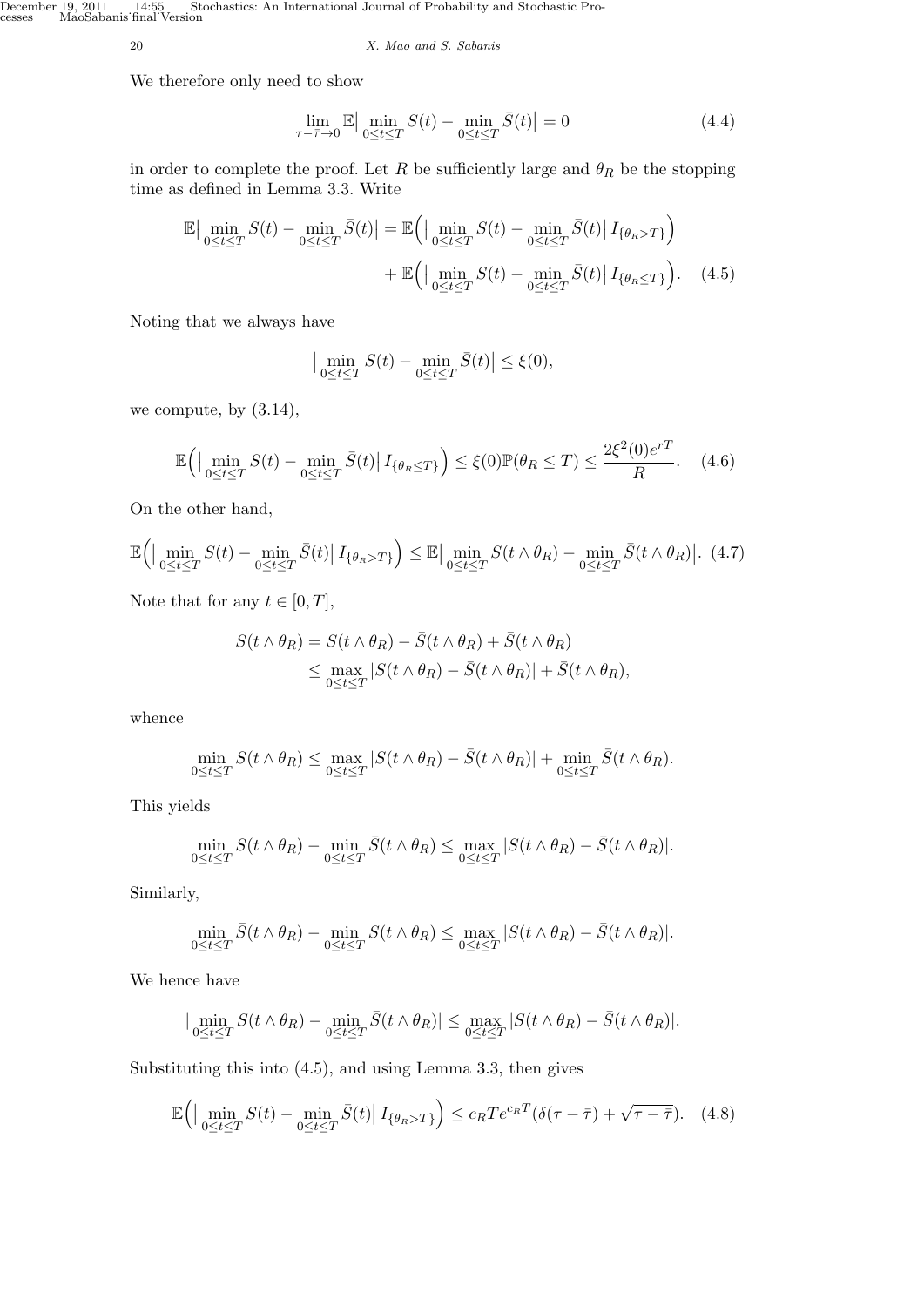*Stochastics: An International Journal* 21

Putting  $(4.6)$  and  $(4.8)$  into  $(4.5)$  yields

$$
\mathbb{E}\left|\min_{0\leq t\leq T} S(t) - \min_{0\leq t\leq T} \bar{S}(t)\right| \leq c_R T e^{c_R T} \left(\delta(\tau-\bar{\tau}) + \sqrt{\tau-\bar{\tau}}\right) + \frac{2\xi^2(0)e^{rT}}{R}.
$$

Letting  $\tau - \overline{\tau} \to 0$  and then  $R \to \infty$  we obtain (4.4) as required.

**5. Delay Effect on Barrier Options**

Let us now consider a barrier option under the DGBM (2.3). That is, consider an up-and-out call option, which, at expiry time *T*, pays the European value with the exercise price  $E$  if  $S(t)$  never exceeded a given fixed barrier,  $B$ , and pays zero otherwise. Hence, the expected payoff at expiry time *T* is

$$
\mathbb{E}\Big((S(T)-E)^{+}I_{\{0\leq S(t)\leq B,\ 0\leq t\leq T\}}\Big).
$$

Accordingly, the price of the barrier option at  $t = 0$  is

$$
B_{\tau} = e^{-rT} \mathbb{E}\Big( (S(T) - E)^+ I_{\{0 \le S(t) \le B, \ 0 \le t \le T\}} \Big). \tag{5.1}
$$

Alternatively, if the asset price obeys the DGBM (3.2), the option price is

$$
B_{\bar{\tau}} = e^{-rT} \mathbb{E}\Big( (\bar{S}(T) - E)^+ I_{\{0 \le \bar{S}(t) \le B, 0 \le t \le T\}} \Big). \tag{5.2}
$$

**Theorem 5.1 :** *Under Assumption 3.1, with the definitions of (5.1) and (5.2), we have*

$$
\lim_{\tau - \bar{\tau} \to 0} |B_{\tau} - B_{\bar{\tau}}| = 0. \tag{5.3}
$$

**Proof:** Let  $A := \{0 \le S(t) \le B, 0 \le t \le T\}$  and  $\overline{A} := \{0 \le \overline{S}(t) \le B, 0 \le t \le T\}$ *T}*. Making use of the inequality

$$
|(S(T) - E)^+ - (\bar{S}(T) - E)^+| \le |S(T) - \bar{S}(T)|,
$$

we have

$$
|B_{\tau} - B_{\bar{\tau}}| \leq e^{-rT} \mathbb{E} |(S(T) - E)^{+} I_{A} - (\bar{S}(T) - E)^{+} I_{\bar{A}}|
$$
  
\n
$$
\leq e^{-rT} \Big[ \mathbb{E} \left( |(S(T) - E)^{+} - (\bar{S}(T) - E)^{+} | I_{A \cap \bar{A}} \right)
$$
  
\n
$$
+ \mathbb{E} \left( (S(T) - E)^{+} I_{A \cap \bar{A}^{c}} \right) + \mathbb{E} \left( (\bar{S}(T) - E)^{+} I_{A^{c} \cap \bar{A}} \right) \Big]
$$
  
\n
$$
\leq e^{-rT} \Big[ \mathbb{E} \left( |S(T) - \bar{S}(T)| I_{A \cap \bar{A}} \right) + (B - E) \mathbb{P} (A \cap \bar{A}^{c})
$$
  
\n
$$
+ (B - E) \mathbb{P} (A^{c} \cap \bar{A}) \Big].
$$

Choose any  $R \geq B \vee ||\xi||$  and let  $\theta_R$  be the stopping time as defined in Lemma 3.3.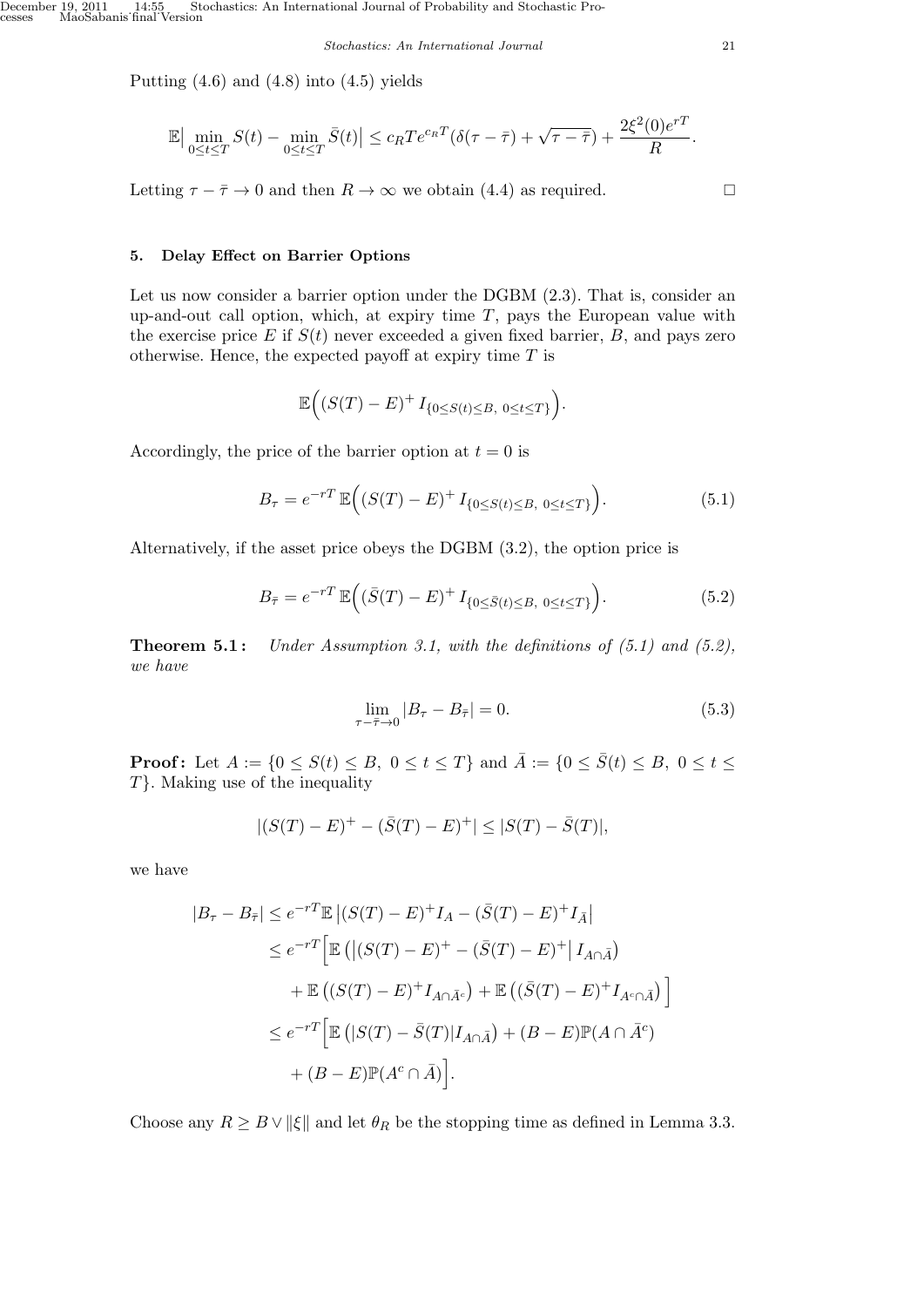December 19, 2011 14:55 Stochastics: An International Journal of Probability and Stochastic Processes MaoSabanis˙final˙Version

22 *X. Mao and S. Sabanis*

Then

$$
\mathbb{E}(|S(T) - \bar{S}(T)|I_{A \cap \bar{A}}) \leq \mathbb{E}(|S(T \wedge \theta_R) - \bar{S}(T \wedge \theta_R)|I_{A \cap \bar{A}})
$$
  

$$
\leq \mathbb{E}|S(T \wedge \theta_R) - \bar{S}(T \wedge \theta_R)|.
$$

From Lemma 3.3, we have

$$
\lim_{\tau-\bar{\tau}\to 0}\mathbb{E}\big(|S(T)-\bar{S}(T)|I_{A\cap\bar{A}}\big)=0.
$$

Hence, our proof is complete if we can show that

$$
\lim_{\tau - \bar{\tau} \to 0} \mathbb{P}(A \cap \bar{A}^c) = 0 \tag{5.4}
$$

and

$$
\lim_{\tau \to \bar{\tau} \to 0} \mathbb{P}(A^c \cap \bar{A}) = 0.
$$
\n(5.5)

For any sufficiently small *h*, we have

$$
A = \{ \sup_{0 \le t \le T} S(t) \le B \}
$$
  
=  $\{ \sup_{0 \le t \le T} S(t) \le B - h \} \cup \{ B - h < \sup_{0 \le t \le T} S(t) \le B \}$   
=:  $A_1 \cup A_2$ .

Hence,

$$
A \cap \overline{A}^c = (A_1 \cap \overline{A}^c) \cup (A_2 \cap \overline{A}^c) \subseteq \left\{ \sup_{0 \le t \le T} |S(t) - \overline{S}(t)| \ge h \right\} \cup A_2.
$$

So,

$$
\mathbb{P}(A \cap \bar{A}^c) \leq \mathbb{P}\left(\sup_{0 \leq t \leq T} |S(t) - \bar{S}(t)| \geq h\right) + \mathbb{P}(A_2).
$$

Now, for any  $\varepsilon > 0$ , we may choose *h* so small that

$$
\mathbb{P}(A_2) < \frac{\varepsilon}{3}.
$$

Moreover,

$$
\mathbb{P}\left(\sup_{0\leq t\leq T}|S(t)-\bar{S}(t)|\geq h\right)\leq \mathbb{P}\left(\sup_{0\leq t\leq T}|S(t)-\bar{S}(t)|\geq h,\ \theta_R>T\right)+\mathbb{P}(\theta_R\leq T).
$$

By  $(3.14)$ , we can choose *R* sufficiently large for

$$
\mathbb{P}(\theta_R \leq T) \leq \frac{2\xi(0)e^{rT}}{R} < \frac{\varepsilon}{3}.
$$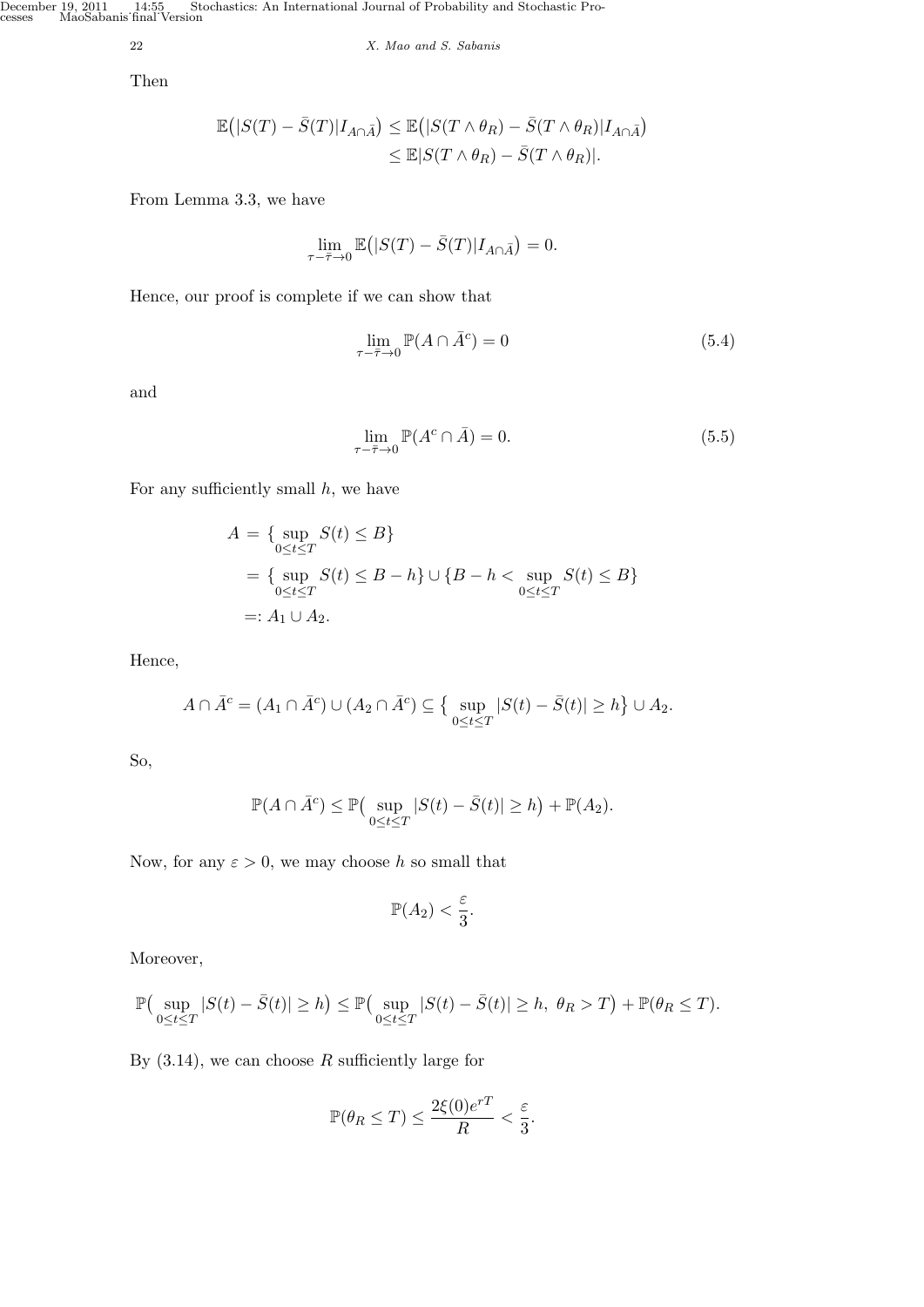For this chosen *R*,

$$
\mathbb{P}\left(\sup_{0\leq t\leq T}|S(t)-\bar{S}(t)|\geq h,\ \theta_R>T\right)\leq \mathbb{P}\left(\sup_{0\leq t\leq T}|S(t\wedge\theta_R)-\bar{S}(t\wedge\theta_R)|\geq h\right)
$$

$$
\leq \frac{1}{h}\mathbb{E}\left(\sup_{0\leq t\leq T}S(t\wedge\theta_R)-\bar{S}(t\wedge\theta_R)|\right).
$$

By Lemma 3.3, we can choose  $\tau - \bar{\tau}$  sufficiently small for

$$
\mathbb{P}\left(\sup_{0\leq t\leq T}|S(t)-\bar{S}(t)|\geq h,\ \theta_R>T\right)<\frac{\varepsilon}{3}.
$$

Summarizing the above arguments, we see that  $\mathbb{P}(A \cup \overline{A}^c) < \varepsilon$  whenever  $\tau - \overline{\tau}$  is sufficiently small. This confirms  $(5.4)$ . Similarly, we can show  $(5.5)$ . The proof is therefore complete.

All the above findings, where the robustness of the delay effect on various option valuations under certain conditions is established, provide additional support on the suitability of the DGBM approach. The next section tackles the problem of pricing contingent claims under this approach in the absence of explicit pricing formulae.

#### **6. Euler–Maruyama Approximation**

Theorem 2.1 states that the DGBM  $S(t)$  can be computed explicitly step by step, since conditionally (on time-lagged information) one obtains a lognormally distributed random variable for each *t*. Nevertheless, the (unconditional) probability distribution of  $S(t)$  is not known when  $t > \tau$ . It is therefore difficult to compute even simple vanilla options, not to mention more complicated path-dependent options such as lookback and barrier options.

An Euler–Maruyama numerical scheme is a well-established method to overcome the aforementioned problem. There are numerous examples in the literature where authors discretize SDDEs, typically with an Euler-type scheme (see e.g. [20–22]) so as to study their properties. Moreover, one can observe immediately that such an approach will allow the use of Monte Carlo simulations so as to compute the expected value of either a function of  $S(T)$  or a functional of  $\{S(t): 0 \le t \le T\}$ , and thus obtain the expected payoff of an option (see e.g. [8, 11, 27]).

In order to define the EM approximate solution to the DGBM (2.3), let us first extend the definition of the volatility function *V* from  $\mathbb{R}_+$  to the whole  $\mathbb R$  by setting  $V(x) = V(0)$  for  $x < 0$ . The advantages of such an extension are obvious. It does not have any effect on the solution of the DGBM (2.3), since the solution is always positive, and it also preserves the local Lipschitz continuity (resp. boundedness of the volatility function) if Assumption 2.3 (resp. 3.1) holds. More importantly, it enable us to define the EM approximate solution to the DGBM (2.3) following the author's earlier paper [21]. Let the time-step size  $\Delta t \in (0,1)$  be a fraction of  $\tau$ , that is  $\Delta t = \tau/N$  for some sufficiently large integer *N*. The discrete EM approximate solution is defined as follows: Set  $\overline{s}_k = \xi(k\Delta t)$  for  $k = -N, -(N-1), \dots, 1, 0$  and form

$$
\overline{s}_k = \overline{s}_{k-1}[1 + r\Delta t + V(\overline{s}_{k-1-N})\Delta W_k], \quad k = 1, 2, \cdots,
$$
\n(6.1)

where  $\Delta W_k = W(k\Delta t) - W((k-1)\Delta t)$ . To define the continuous extension, we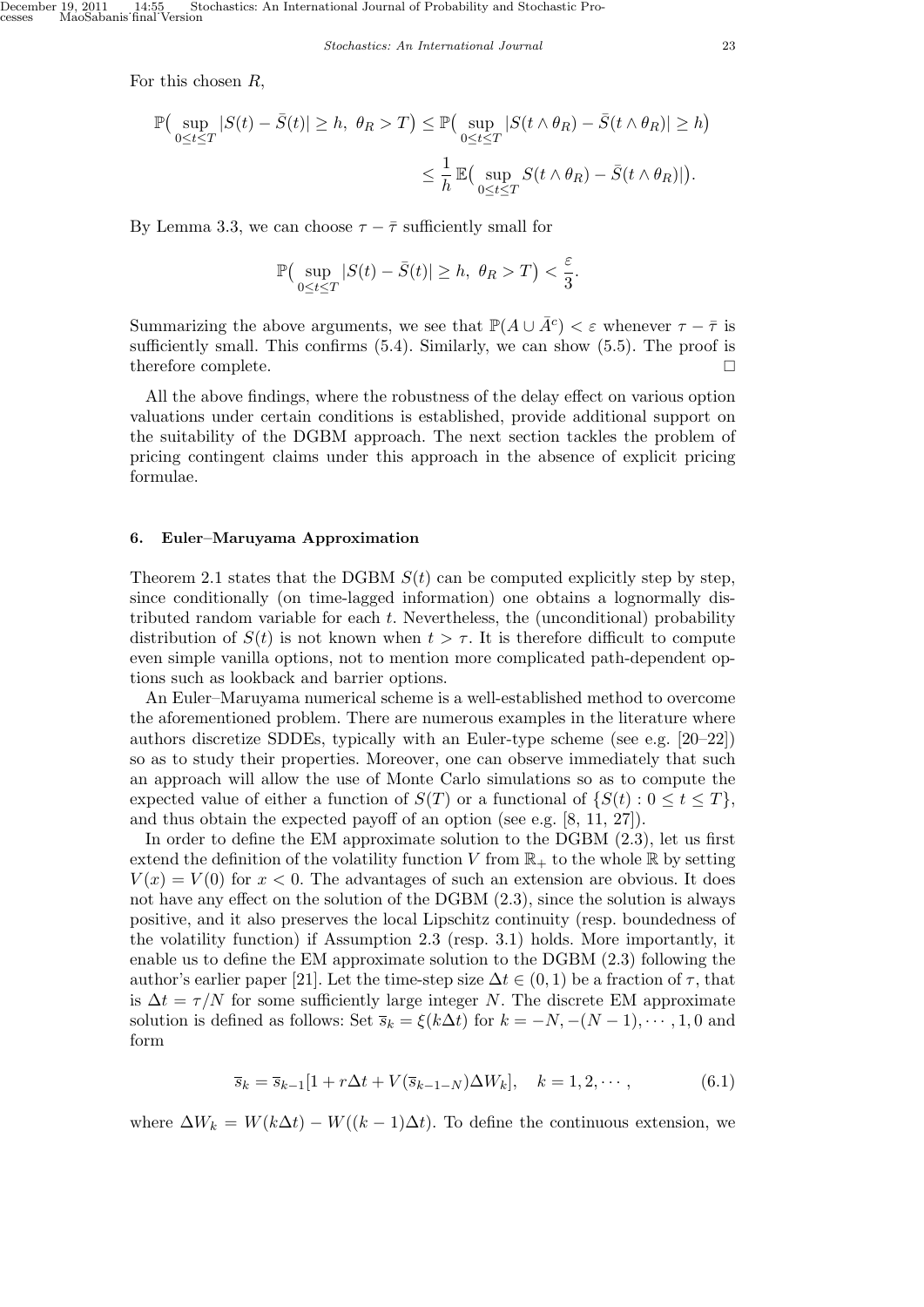December 19, 2011 14:55 Stochastics: An International Journal of Probability and Stochastic Processes MaoSabanis˙final˙Version

24 *X. Mao and S. Sabanis*

introduce the step process

$$
\overline{s}(t) = \sum_{k=-N}^{\infty} \overline{s}_k I_{[k\Delta t, (k+1)\Delta t)}(t), \quad t \in [-\tau, \infty).
$$
 (6.2)

The continuous EM approximate solution is then defined by setting  $s(t) = \xi(t)$  for  $t \in [-\tau, 0]$  and forming

$$
s(t) = \xi(0) + \int_0^t r\overline{s}(u)du + \int_0^t V(\overline{s}(u-\tau))\overline{s}(u)dW(u), \quad t \ge 0.
$$
 (6.3)

It is easy to see that  $s(k\Delta t) = \overline{s}(k\Delta t) = \overline{s}_k$  for all  $k = -N, -(N-1), \cdots$ . To use the strong convergence result established in [21], let us impose one more condition.

**Assumption 6.1** The initial data  $\xi$  is Hölder continuous with order  $\gamma \in (0, \frac{1}{2})$  $\frac{1}{2}$ , that is

$$
\sup_{-\tau \le u < v \le 0} \frac{|\xi(v) - \xi(u)|}{(v - u)^{\gamma}} < \infty.
$$

The following theorem follows directly from [21, Theorem 2.1 and Lemma 3.2].

**Theorem 6.2 :** *Under Assumptions 2.3, 3.1 and 6.1, the continuous approximate solution (6.3) will converge to the true solution of the DGBM (2.3) in the sense*

$$
\lim_{\Delta t \to 0} \mathbb{E}\Big(\sup_{0 \le t \le T} |S(t) - s(t)|^2\Big) = 0, \quad \forall T \ge 0.
$$
\n(6.4)

*Moreover, the step process (6.2) and the continuous approximate solution (6.3) obey*

$$
\lim_{\Delta t \to 0} \left( \sup_{0 \le t \le T} \mathbb{E} |\overline{s}(t) - s(t)|^2 \right) = 0, \quad \forall T \ge 0.
$$
 (6.5)

**Proof:** The result can be obtained directly from [21] (and is omitted here so as to save some pages)

Based on the strong convergence properties described in this theorem, we can show that the expected payoff from the numerical method converges to the correct expected payoff as  $\Delta t \rightarrow 0$  for various options. For example, for a European call option, it is straightforward to show

$$
\lim_{\Delta t \to 0} |\mathbb{E}(S(T) - E)^{+} - \mathbb{E}(\overline{s}(T) - E)^{+}| = 0.
$$

Note that using the step function  $\bar{s}(T)$  in the above is equivalent to using the discrete solution (6.1). Hence, for a sufficiently small  $\Delta t$ ,  $e^{-rT}\mathbb{E}(\bar{s}(T)-E)^+$  gives a nice approximation to the European call option price  $e^{-rT}\mathbb{E}(S(T)-E)^+$ .

Another example (where also the aforementioned numerical method can be applied) is the case of an up-and-out call option. Let us recall that this option has the same payoff, at expiry  $T$ , as its European counterpart if  $S(t)$  does not exceed the fixed barrier *B*, for any  $t \in [0, T]$ , and pays zero otherwise.

Suppose that the expected payoff of an up-and-out call option is computed via a Monte Carlo simulation based on the method (6.2). Then, one obtains the following result: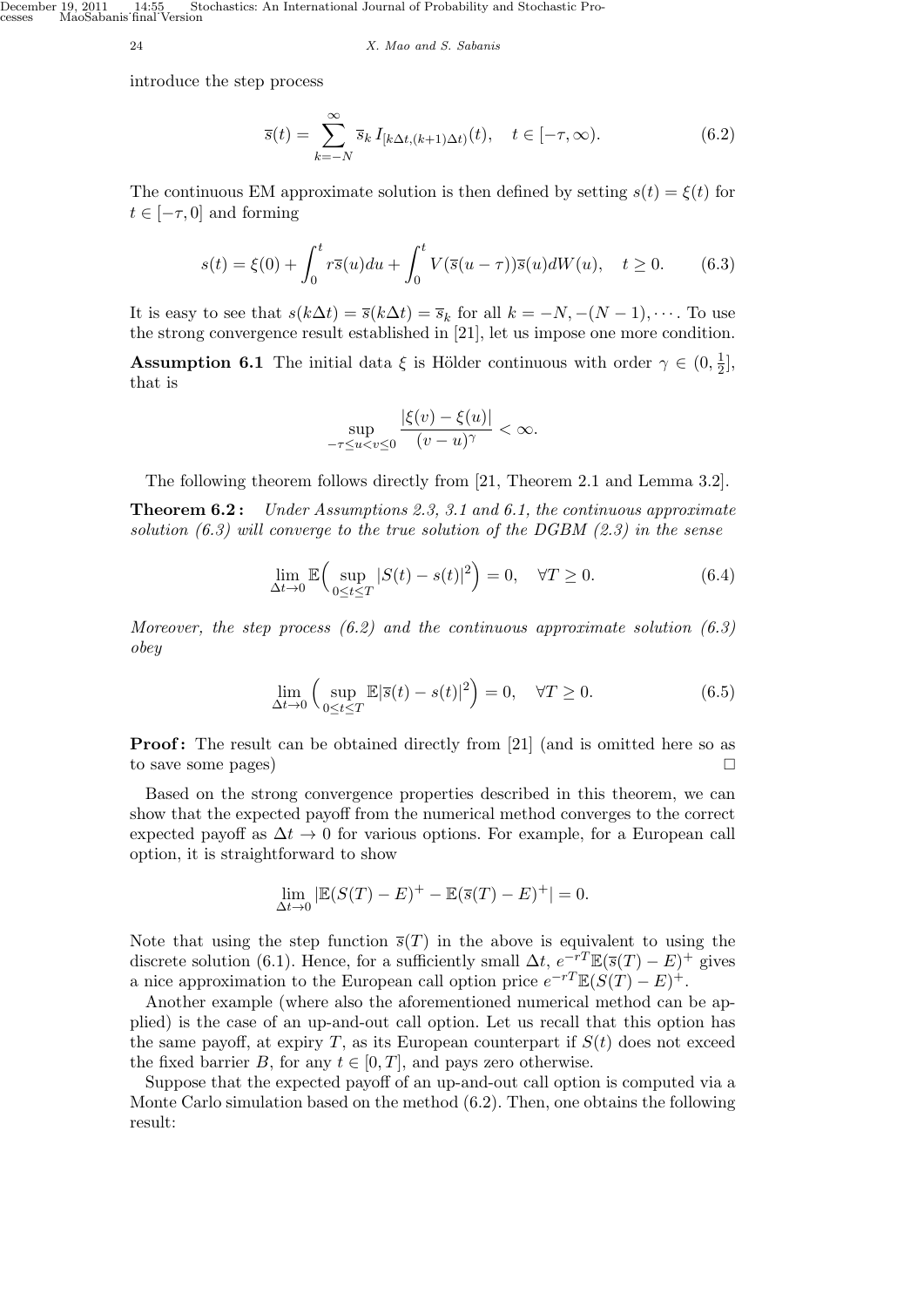*REFERENCES* 25

**Theorem 6.3 :** *For the DGBM (2.3) and numerical method (6.2), define*

$$
\Gamma := \mathbb{E}\left[ (S(T) - E)^+ \mathbf{1}_{\{0 \le S(t) \le B, \ 0 \le t \le T\}} \right],\tag{6.6}
$$

$$
\bar{\Gamma}_{\Delta t} := \mathbb{E}\left[ (\bar{s}(T) - E)^+ \mathbf{1}_{\{0 \le \bar{s}(t) \le B, \ 0 \le t \le T\}} \right],\tag{6.7}
$$

*where the exercise price, E, and barrier, B, are constant. If Assumptions 2.3, 3.1 and 6.1 hold, then*

$$
\lim_{\Delta t \to 0} |\Gamma - \bar{\Gamma}_{\Delta t}| = 0.
$$

This theorem can be proved in the same way as [11, Theorem 5.1] was proved. It is possible to remove Assumptions 2.3 and 6.1 but the proof is very technical so we will present it elsewhere due to the page limit here.

### **7. Summary**

The DGBM market model, which is described by an SDDE, is examined in this paper as an alternative approach to modelling the evolution of asset prices. A number of points are presented that demonstrate the suitability of the aforementioned approach:

- The DGBM (2.3) has a unique positive solution with a finite expected value for any  $t \geq 0$  that leads to a complete market framework. As a result, one could choose from a wide class of continuous volatility functions so as to fit empirical data to equation (2.3) and price various contingent claims.
- *•* All the results from Sections 3 to 5 hold under the mild assumption that the volatility function *V* is locally Lipschitz continuous, except of course from Theorem 3.5 where the boundedness of the volatility function is also needed. These results reveal that the time-delay effect is robust.
- Although the DGBM can be computed explicitly step by step, the same is not true for option pricing formulae under this approach. However, an Euler– Maruyama numerical scheme is presented here that allows the implementation of Monte Carlo simulation techniques so as to closely approximate true option prices.

Finally, although Assumptions 2.3 and 6.1 are imposed for the numerical analysis in Section 6, it is possible to remove these conditions. The reason for having these Assumptions here is to obtain the strong convergence result, which is presented by Theorem 6.2. The proof for the convergence without the above Assumptions is very technical and it will be presented elsewhere.

### **References**

- [1] V. Akgiray, *Conditional heteroscedasticity in time series of stock returns: evidence and forecast*, J. Bus. 62 (1989), pp. 55–80.
- [2] D. Applebaum, *L´evy Processes and Stochastic Calculus*, Cambridge University Press, Cambridge, 2004.
- [3] M. Arriojas, Y. Hu, S.-E. Mohammed, and G. Pap, *A delayed Black and Scholes formula*, Stoch. Anal. Appl. 25 (2007), pp. 471–492.
- [4] F. Black and M. Scholes *The pricing of options and corporate liabilities*, J. Polit. Econ. 81 (1973), pp. 637–659.
- [5] P. Carr, H. Geman, D.B. Madan, and M. Yor, *The fine structure of asset returns: an empirical investigation*, J. Bus. 75 (2002), pp. 305–332.